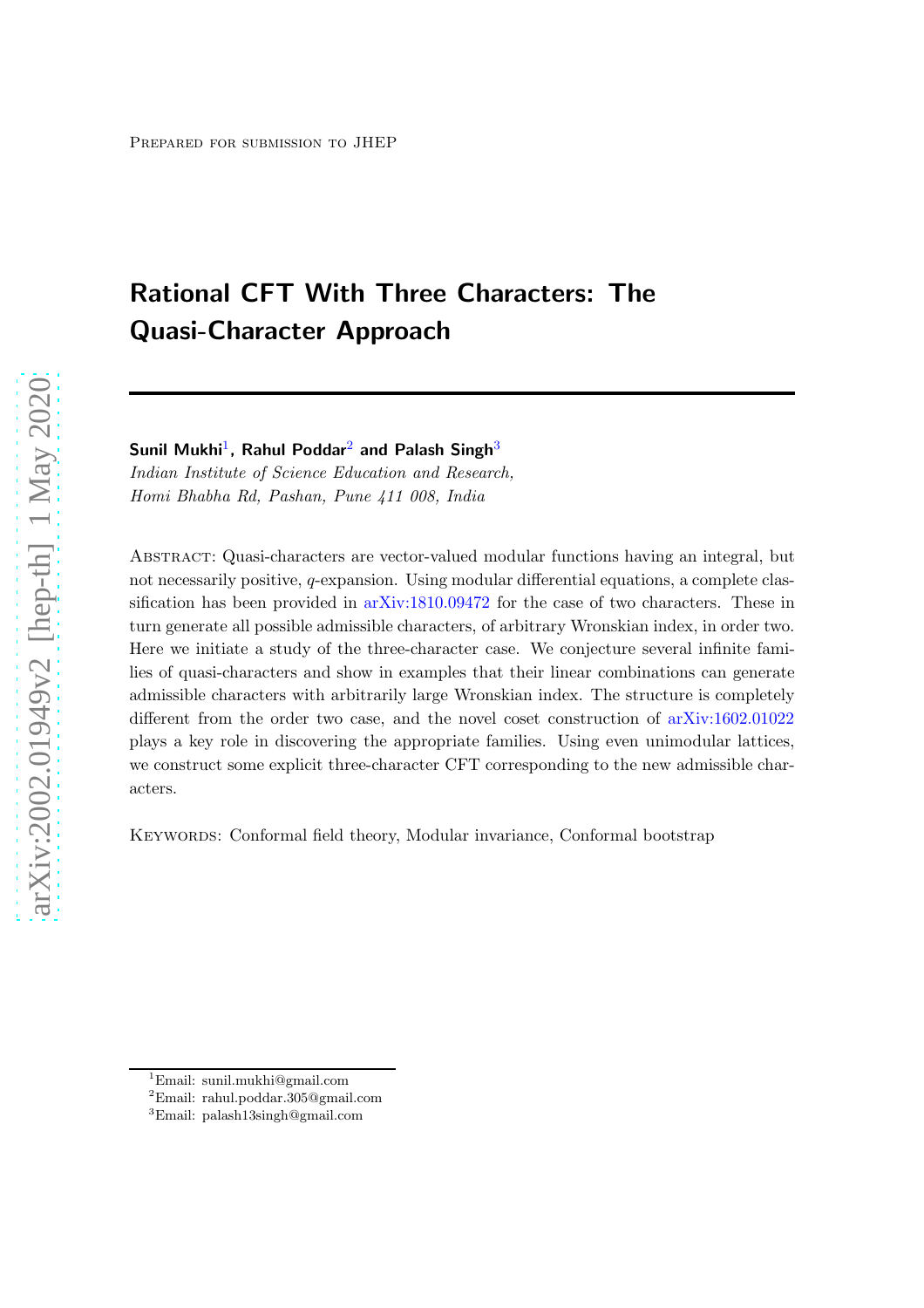### Contents

| 1        | Introduction                                      |                                                       | 1              |
|----------|---------------------------------------------------|-------------------------------------------------------|----------------|
| $\bf{2}$ | Review of background material                     |                                                       |                |
|          | 2.1                                               | Modular linear differential equations (MLDE)          | 3              |
|          | 2.2                                               | Quasi-characters in order 2                           | $\overline{4}$ |
| 3        | Quasi-characters in order 3                       | 8                                                     |                |
|          | 3.1                                               | Fusion classes                                        | 9              |
|          | $3.2\,$                                           | Quasi-characters                                      | 11             |
|          | 3.3                                               | Modular properties of quasi-character series          | 16             |
| 4        | Admissible characters in order 3                  | 17                                                    |                |
|          | 4.1                                               | Adding quasi-characters                               | 17             |
|          | 4.2                                               | Wronskian index of a sum of two quasi-characters      | 21             |
|          | 4.3                                               | New admissible characters with $\ell > 0$             | 23             |
|          |                                                   | 4.4 Cosets and three-character CFT with $\ell \geq 6$ | 24             |
| 5        |                                                   | Discussion and conclusions                            | 25             |
|          | A Verifying integrality and the bilinear relation |                                                       |                |

### <span id="page-1-0"></span>1 Introduction

The classification of characters for 2d rational conformal field theories (RCFT) is a problem that is both interesting and somewhat tractable, particularly for a small number of characters. For meromorphic (one-character) CFT, the classification of admissible characters is a solved problem: they have to be specific types of functions of the Klein j-invariant. But for  $p \geq 2$  characters, the problem is non-trivial. Techniques used towards this end include modular linear differential equations (MLDE)  $[1-21]$ , fusion algebras  $[22-24]$ , representation theory of  $SL(2,\mathbb{Z})$  [\[25](#page-29-3)[–27](#page-29-4)], Hecke operators [\[28\]](#page-29-5), and contour-integral representations [\[29](#page-29-6), [30\]](#page-29-7).

Crucially these classification procedures do not assume any particular chiral algebra, and do not privilege the Virasoro algebra. Rather, they start by specifying the order – the number of characters<sup>[1](#page-1-1)</sup>, as well as a quantity called the Wronskian index. The chiral algebra as well as the precise number of primary fields under it (which can be larger than the number of characters) are outputs of the classification method. The modular  $S$ -matrix

<span id="page-1-1"></span><sup>&</sup>lt;sup>1</sup>This is the dimension of the vector-valued modular function, as well as the order of the associated differential equation. We will consistently use "order" to denote the number of characters.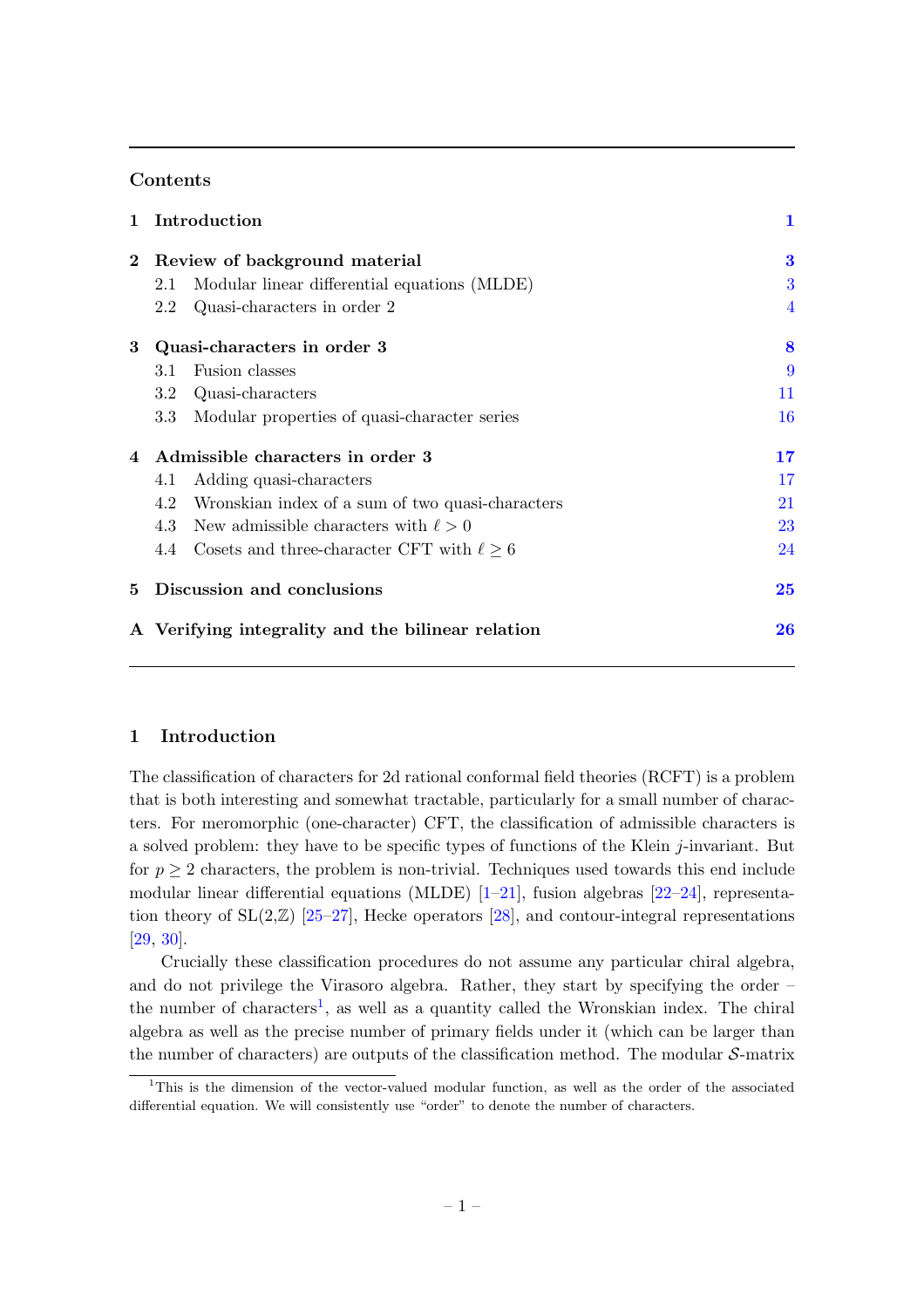and fusion rules, as well as correlation functions, are also outputs. By this process one can in many cases reconstruct the entire RCFT [\[2](#page-27-1)].

Candidate characters for CFT must be holomorphic in moduli space except at infinity, and have three more essential properties: (i) they transform under modular transformations as vector-valued modular functions, so that the partition function is modular invariant, (ii) the ground state in the identity character is non-degenerate, so that the ground state of the full CFT is non-degenerate, as should be the case in any legitimate quantum field theory, (iii) each character has non-negative integer degeneracies of states after suitably normalising the ground state, except for the identity which is normalised to unity. Objects with these three properties are called "admissible" characters. While some admissible characters correspond to more than one CFT, others do not correspond to any  $CFT<sup>2</sup>$  $CFT<sup>2</sup>$  $CFT<sup>2</sup>$ . Clearly this approach to classifying RCFT is quite different from the more familiar one where a chiral algebra is chosen and then a minimal series constructed by decoupling null vectors [\[33](#page-29-8), [34\]](#page-29-9).

For order 2, a complete classification of admissible characters was provided for the first time in [\[20\]](#page-29-10). This classification relies on an auxiliary construction called "quasi-characters". These share most of the properties of admissible characters, but are allowed to have some negative coefficients in the q-expansion. While quasi-characters do not directly correspond to any CFT, their linear combinations with semi-definite coefficients were shown to generate all admissible characters in order 2. In [\[32](#page-29-11)], many of these linear combinations were then shown to correspond to actual CFT.

In the present work, we conjecture infinitely many families of quasi-characters in order 3. The results have very different features from those in order 2. In particular, the novel coset construction of [\[14](#page-28-0)] plays a crucial role in identifying these families. By studying their q-series to large orders we provide strong support for our conjectures. Moreover, pairs of quasi-characters are found to satisfy the bilinear relation, a hallmark of the novel coset construction, which we again verify to high orders. This fact provides necessary information about degeneracies, as we will see. The resulting picture contrasts sharply with the order-2 case where there are just four families of quasi-characters. The completeness of our list in order 3 is yet to be established and we will leave this for future work.

The outline of this paper is as follows. In Section [2](#page-3-0) we briefly review the MLDE approach and then the construction in [\[20\]](#page-29-10) of quasi-characters of order 2, as well as the method of taking linear combinations to generate admissible characters. In Section [3](#page-8-0) we present our results on quasi-characters of order 3. Then in Section [4](#page-17-0) we show, through examples, that linear combinations (with suitably bounded coefficients) can generate admissible characters, and present examples of genuine CFT that correspond to some of these. Thereafter we summarise our work and list interesting future directions. In the Appendix we list all the cases and the order in  $q$  to which we have explicitly confirmed our various conjectures.

<span id="page-2-0"></span><sup>&</sup>lt;sup>2</sup>This is the significance of the seminal work  $[31]$  for the meromorphic case. The analogous question in order  $p = 2$  was studied in [\[32](#page-29-11)].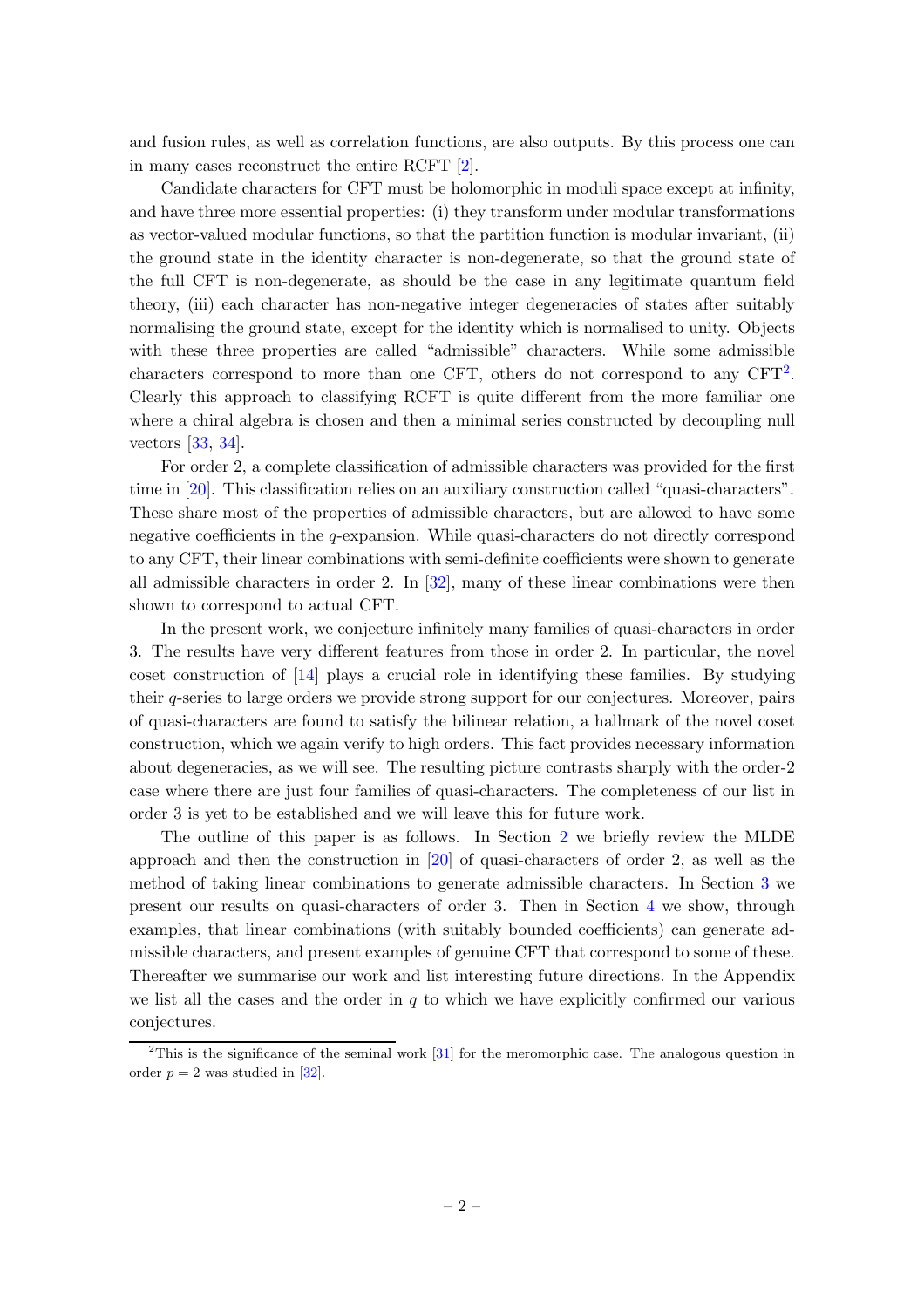### <span id="page-3-1"></span><span id="page-3-0"></span>2 Review of background material

### 2.1 Modular linear differential equations (MLDE)

Admissible characters should transform as vector-valued modular functions of some dimension  $p \geq 1$  under the SL(2, \mum ) transformations of the modular parameter  $\tau$ :

$$
\chi_i(\tau + 1) = e^{2\pi i \alpha_i} \chi_i(\tau)
$$

$$
\chi_i\left(-\frac{1}{\tau}\right) = \sum_j \mathcal{S}_{ij}\chi_j(\tau)
$$
(2.1)

where  $i = 0, 1, \dots, p-1$ . They should take the form:

<span id="page-3-2"></span>
$$
\chi_i(\tau) = q^{\alpha_i} \left( a_0^{(i)} + a_1^{(i)} q + a_2^{(i)} q^2 + \cdots \right)
$$
 (2.2)

where  $q = e^{2\pi i \tau}$ . The exponents  $\alpha_i$  are related to the central charge and holomorphic conformal dimensions as:

$$
\alpha_0 = -\frac{c}{24}, \quad \alpha_i = -\frac{c}{24} + h_i, \ i = 1, 2, \cdots p - 1 \tag{2.3}
$$

The coefficients  $a_n^{(i)}$  are non-negative integers, with  $a_0^{(0)} = 1$ . They can then, in principle, be interpreted as degeneracies of secondary states under some chiral algebra. The corresponding partition function:

$$
Z(\tau,\bar{\tau}) = \sum_{i=0}^{p-1} M_i \overline{\chi}_i(\bar{\tau}) \chi_i(\tau)
$$
\n(2.4)

will then be modular invariant for suitably chosen integers  $M_i$ , corresponding to multiplicities of primaries with the same character, as long as suitable conditions are satisfied by the modular transformation matrix.

It is easily shown that such vector-valued modular functions arise as the independent solutions of a holomorphic and modular-invariant linear differential equation (MLDE) of order p. Accordingly, one may search for them by classifying MLDE and their admissible solutions. A general MLDE can be written in monic form as:

<span id="page-3-3"></span>
$$
\left(\mathcal{D}^p + \sum_{k=0}^{p-1} \phi_{2(p-k)}(\tau) \mathcal{D}^k\right) \chi = 0 \tag{2.5}
$$

where each  $\phi_{2j}$  is a modular function of weight 2j and D is the covariant derivative on moduli space  $\frac{1}{2\pi i}\partial_{\tau} - \frac{r}{12}E_2$ , acting on weight r modular forms, where  $E_2(\tau)$  is the second Eisenstein series. The  $p$  independent solutions of the above equation are manifestly vectorvalued modular functions. The goal is then to find out for which values of the parameters these solutions are admissible as defined above.

For a fixed order  $p$ , MLDE's are classified by an additional piece of data, namely the Wronskian index  $\ell$  of the characters. This is defined as the integer such that  $\frac{\ell}{6}$  is the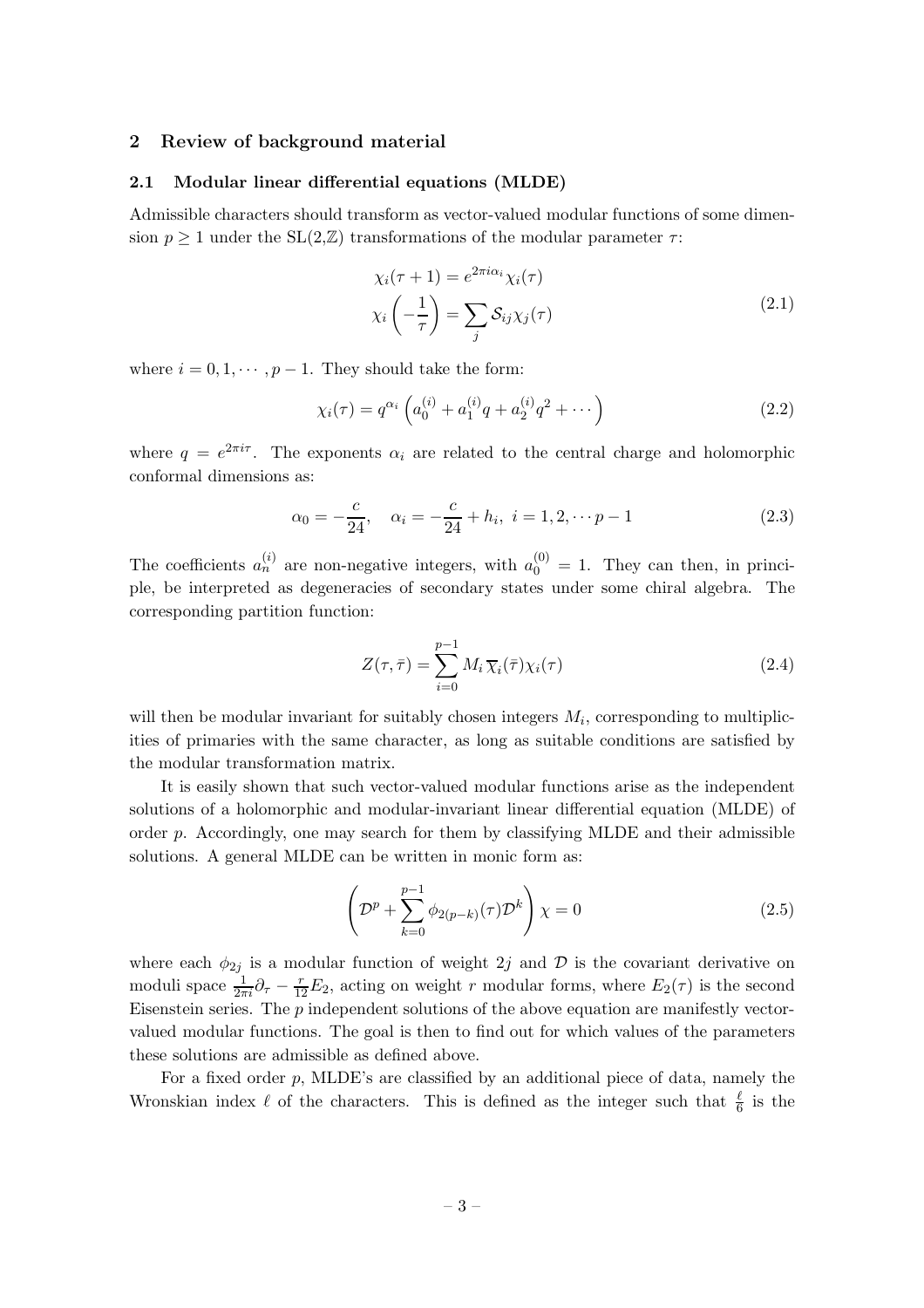number of zeroes of the Wronskian determinant of the independent solutions:

$$
W_p \equiv \begin{pmatrix} \chi_0 & \cdots & \chi_{p-1} \\ D\chi_0 & \cdots & D\chi_{p-1} \\ \vdots & & \vdots \\ D^{p-1}\chi_0 & \vdots & D^{p-1}\chi_{p-1} \end{pmatrix}
$$
 (2.6)

Equivalently,  $\frac{\ell}{6}$  is the maximum number of poles that the  $\phi_{2j}$  are allowed to have. The number is fractional due to the orbifold nature of moduli space. It is known that this permits all non-negative integers  $\ell$  other than 1. For any fixed value of  $\ell$ , the  $\phi_{2i}$  are determined in terms of a finite number of parameters [\[1](#page-27-0), [2](#page-27-1)]. Almost all of the literature in this area has been focused on the  $\ell = 0$  case, the only case where the MLDE in monic form is holomorphic. However there is no reason to consider this a "typical" case. One of the fascinating developments of the last few years has been the generation of interesting results beyond  $\ell = 0$  [\[13](#page-28-1), [14,](#page-28-0) [20](#page-29-10), [28,](#page-29-5) [32](#page-29-11), [35\]](#page-29-13).

By substituting the series expansion Eq.  $(2.2)$  into the MLDE, one finds first of all an indicial equation that relates the parameters of the equation with the critical exponents  $\alpha_i$ . Higher orders in the series solution then determine the ratios  $\frac{a_n^{(i)}}{a_{(i)}}$  $\frac{a_n}{a_0^{(i)}}$  recursively. In general these are rational functions of the input parameters with growing denominators. However for some values of the parameters the coefficients are rational with denominators that stabilise for large orders of  $q$  (except for the identity where they must be integer from the outset), as well as non-negative. By absorbing the stable denominators into the normalisation of the non-identity characters, we find admissible characters which are candidates for an RCFT. We re-label the normalisation  $a_0^{(i)}$  $\binom{v}{0}$  as  $D_i$  for future discussions. Being linear and homogeneous, the MLDE cannot determine  $D_i$ . One has to use other methods to do so. This is an essential part of the task of finding admissible characters.

For MLDE of order 2 it can be shown that  $\ell$  is an even integer [\[3](#page-28-2)]. For the values  $\ell = 0, 2, 4$  the MLDE approach is fruitful and one finds small sets of solutions in each case. However, no solutions for  $\ell \geq 6$  have been generated in the MLDE approach, since the number of parameters in the equation grows too fast to be tractable. Fortunately there is an alternate approach [\[20](#page-29-10)] that allows us to investigate these cases without the use of  $\ell \geq 6$ MLDE. We now turn to a description of this approach.

### <span id="page-4-0"></span>2.2 Quasi-characters in order 2

It turns out that for  $\ell = 0, 2, 4$  the same second-order MLDE's that give rise to finitely many admissible characters actually have infinitely many solutions if one relaxes the admissibility criterion to allow *negative* integral coefficients in the  $q$ -series. Such solutions are called quasi-characters. Inspired by the mathematical works of  $[7, 8, 36]$  $[7, 8, 36]$  $[7, 8, 36]$  $[7, 8, 36]$  $[7, 8, 36]$ , it was shown in [\[20](#page-29-10)] that they fall into various infinite families, one for each fusion class. The admissible characters occur within these families as special cases with all non-negative coefficients, while the remaining members have at least one negative coefficient in their q-series expansion. By taking appropriate linear combinations of quasi-characters within a particular fusion class, one can sometimes cancel the negative signs and find admissible characters.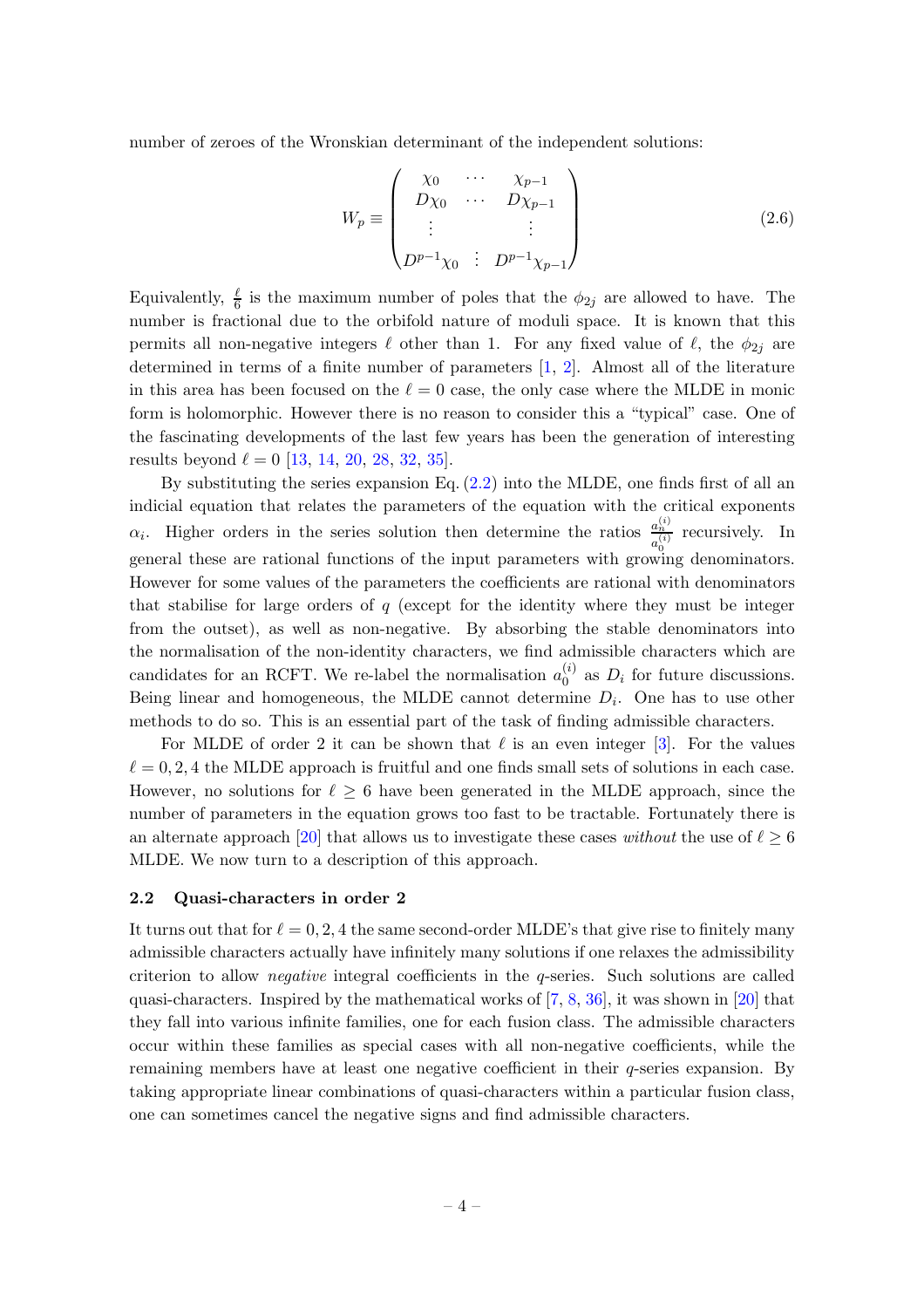Starting with quasi-characters of Wronskian index  $\ell = 0, 2, 4$ , such linear combinations turn out to have  $\ell = 6m, 6m+2, 6m+4$  respectively, where m is an arbitrary positive integer. This method generates infinite families of admissible characters spanning all allowed values of  $\ell$ . Finally it has been proved that this classification is complete: any admissible character with  $\ell = 6m$  can be expressed as a linear combination of  $\ell = 0$  quasi-characters, with similar results holding in the other cases.

We now review the quasi-character construction of [\[20](#page-29-10)]. For our present purposes it will be sufficient to review the  $\ell = 0$  case, though in this work they have been constructed for  $\ell = 0, 2, 4$ .

Let us first establish some background and notation. It is known [\[22](#page-29-1)] that all twocharacter RCFT fall into a small, finite set of fusion classes. Indeed, when there are exactly two primary fields (including the identity) one can have two possible fusion classes, labelled  $\mathcal{A}^{(1)}_1$  $_1^{(1)}$  and  $\mathcal{A}_1^{(2)}$  $\binom{1}{1}$  in the above reference (the subscript is the number of primaries other than the identity). One can also have three primary fields of which two are a complex-conjugate pair having the same character. For this case there is a unique fusion class, denoted  $\mathcal{B}_2^{(1)}$  $\frac{(1)}{2}$ . Finally, there is a case with four primary fields of which three are related by triality, this class is denoted  $\mathcal{A}_3^{(1)}$  $_3^{(1)}$ . In [\[20](#page-29-10)] these fusion classes:  $\mathcal{A}_1^{(1)}$  $\overset{(1)}{1}, \mathcal{A}^{(2)}_1$  $\mathcal{B}_1^{(2)}, \mathcal{B}_2^{(1)}$  $\mathcal{A}_2^{(1)}$ ,  $\mathcal{A}_3^{(1)}$  were re-labelled  $A_1$ , Lee-Yang,  $A_2, D_4$  respectively. We will use this notation below.

For the special case of Wronskian index  $\ell = 0$ , the MLDE is [\[1](#page-27-0)]:

$$
\left(\mathcal{D}^2 + \mu E_4\right)\chi(\tau) = 0\tag{2.7}
$$

The key observation is that infinite families of quasi-characters of order two exist for the following sets of central charges, labelled by their fusion class:

Lee-Yang: 
$$
c = \frac{2}{5}(6k+1), \quad k \neq 4 \text{ mod } 5
$$
  
\n $A_1: \quad c = 6k+1$   
\n $A_2: \quad c = 4k+2, \quad k \neq 2 \text{ mod } 3$   
\n $D_4: \quad c = 12k+4$  (2.8)

<span id="page-5-0"></span>where  $k \in \mathbb{Z}$ . We can determine the corresponding value of h in each case from the Riemann-Roch theorem. For a general RCFT this tells us that:

<span id="page-5-1"></span>
$$
\sum_{i=0}^{p-1} \alpha_i = \sum_{i=0}^{p-1} \left( -\frac{c}{24} + h_i \right) = \frac{p(p-1)}{12} - \frac{\ell}{6}
$$
 (2.9)

For the special case of two characters, this reduces to:

$$
-\frac{c}{12} + h = \frac{1 - \ell}{6} \tag{2.10}
$$

Since we are considering quasi-characters with  $\ell = 0$ , we find that  $h = \frac{c}{12} + \frac{1}{6}$  $\frac{1}{6}$ , which determines h for all the cases above.

While one can take k in Eq.  $(2.8)$  to be any positive or negative integer, the sub-series for negative k just repeats the one for  $k \geq 0$  under exchange of the identity and non-identity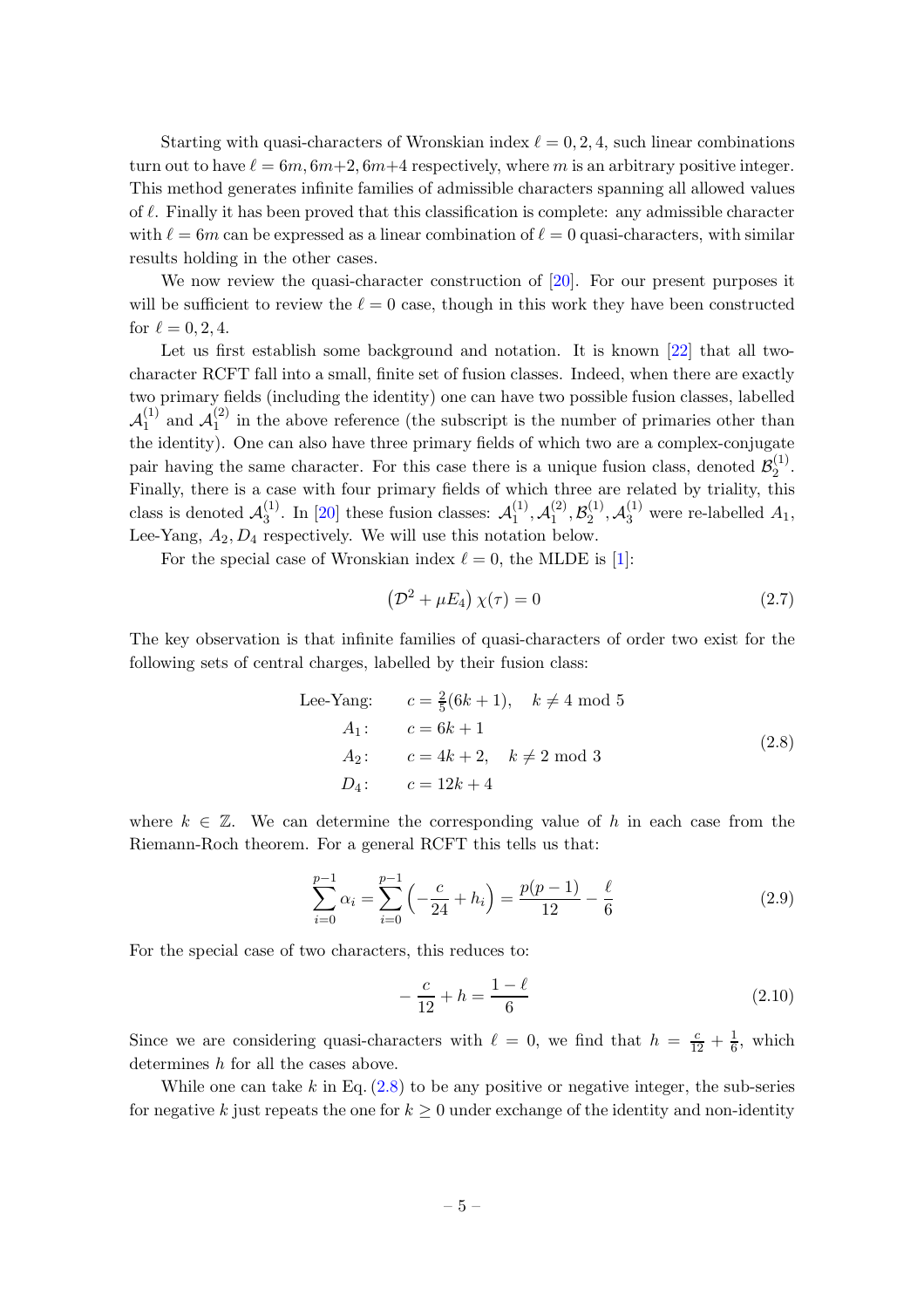character:  $c \to c-24h, h \to -h$ . To be precise, under this exchange we find  $k \to -k-2$  for the Lee-Yang and  $A_2$  cases, and  $k \to -k-1$  for the  $A_1$  and  $D_4$  cases. Also in the Lee-Yang and  $A_2$  cases,  $k = -1$  is a forbidden value as can be seen from the above equation. Thus in all cases it suffices to take  $k$  to be a non-negative integer.

It should be mentioned that the existence of these quasi-characters can be observed at an "experimental" level using MLDE (i.e. in many examples whose degeneracies are computed to high orders in q), but it has also been proved using recursion relations and other mathematical results established in [\[7](#page-28-3), [8](#page-28-4), [36\]](#page-30-0).

Let us highlight some key features of the objects in the above list. For this purpose we start with the first class above (Lee-Yang) and note that when  $k$  shifts by 10, the central charge jumps by 24. Accordingly we divide the given set into subsets as:

Lee-Yang (I): 
$$
k = 10j, 10j + 1, 10j + 2, 10j + 3
$$
  
Lee-Yang (II):  $k = 10j + 5, 10j + 6, 10j + 7, 10j + 8$  (2.11)

<span id="page-6-0"></span>From Eqs. $(2.8)$ , $(2.11)$  we notice that when j jumps by 1, the central charge jumps by 24. Thus, Lee-Yang quasi-characters can be classified into families where c jumps by 24 within successive members of each family.

In [\[20](#page-29-10)], the first subset of quasi-characters was denoted type I. These have negative coefficients in their first few terms, but beyond some order all coefficients are positive. In the second subset one instead finds type II quasi-characters. For these, if the leading term is chosen positive then beyond some order all the coefficients are negative. These properties hold for the identity character, while the character corresponding to the nontrivial primary has all non-negative coefficients<sup>[3](#page-6-1)</sup>.

An additional property of type I quasi-characters is that the number of negative coefficients is found to be equal to j. Thus for  $j = 0$ , we actually find admissible characters, i.e. no negative coefficients. For  $j = 1$  there is a single negative coefficient that occurs right near the beginning of the  $q$ -series and thereafter all coefficients are found to be positive, and so on. We will shortly discuss the utility of type I quasi-characters. So far no comparable utility has been found for those of type II.

Let us repeat the above classification into subsets for the remaining lines of Eq.  $(2.8)$ .

<span id="page-6-1"></span><sup>&</sup>lt;sup>3</sup> As noted already in [\[1](#page-27-0)], there is a subtlety that we sometimes exchange the role of identity and non-identity characters in order to achieve non-negative fusion rules. These choices were referred to in [\[20](#page-29-10)] as unitary and non-unitary presentations. In the present discussion we always consider the unitary presentation for quasi-characters, because then our statements are uniformly valid in all cases. After constructing admissible characters one will still be free to switch to the non-unitary presentation if desired.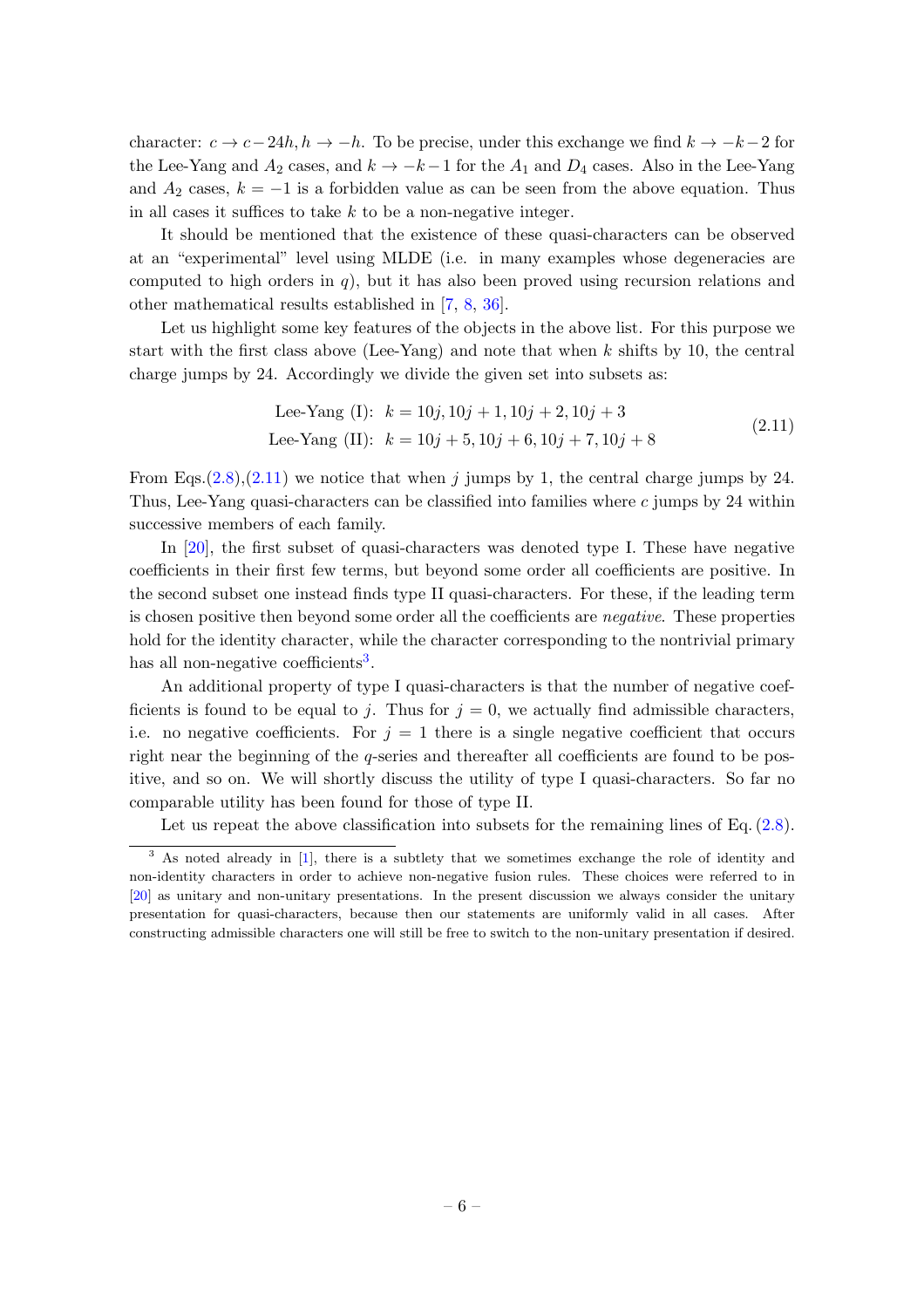<span id="page-7-0"></span>We find:

$$
A_1 \text{ (I): } k = 4j, 4j + 1
$$
\n
$$
A_1 \text{ (II): } k = 4j + 2, 4j + 3
$$
\n
$$
A_2 \text{ (I): } k = 6j, 6j + 1
$$
\n
$$
A_2 \text{ (II): } k = 6j + 3, 6j + 4
$$
\n
$$
D_4 \text{ (I): } k = 2j
$$
\n
$$
D_4 \text{ (II): } k = 2j + 1
$$
\n(2.12)

The properties are very analogous to those we discussed for the Lee-Yang case above. Again the quasi-characters fall into sub-families such that each time  $j$  jumps by 1, their central charge jumps by 24. Also the cases labelled (I) all correspond to type I quasi-characters and the number of negative coefficients turns out to be j.

The type I cases at  $j = 0$  in Eqs.[\(2.11\)](#page-6-0),[\(2.12\)](#page-7-0) correspond to admissible charaacters, indeed these are precisely the MMS series of rational CFT's [\[1](#page-27-0)]. It has long been known that these are the only admissible characters in order 2 with Wronskian index  $\ell = 0$ . Note however that unlike the admissible characters, quasi-characters can have non-trivial ground-state degeneracies even for the identity character. These can be computed using the method discussed in [\[30](#page-29-7)].

Now we can exhibit the utility of type I quasi-characters. From any of the examples above, pick all pairs of the same type with  $j = 0$  and  $j = 1$ . In the Lee-Yang family there are four such pairs with  $(c, c') = (\frac{2}{5}, \frac{122}{5})$  $\left(\frac{22}{5}\right), \left(\frac{14}{5}\right)$  $\frac{14}{5}, \frac{134}{5}$  $\frac{34}{5}$ ),  $\left(\frac{26}{5}\right)$  $\frac{26}{5}, \frac{146}{5}$  $\frac{46}{5}$ ),  $\left(\frac{38}{5}\right)$  $\frac{38}{5}, \frac{158}{5}$  $\frac{58}{5}$ ). In the  $A_1$  family we have pairs with  $(c, c') = (1, 25), (7, 31)$ , for  $A_2$  we have  $(c, c') = (2, 26), (6, 30)$  and for  $D_4$ we have the single pair  $(c, c') = (4, 28)$ . Notice that for each of the nine pairs listed, the first member is an admissible character from the MMS series. Also, in each case  $c' = c + 24$ . It can be checked that the second member of each pair is a type I quasi-character with a single negative coefficient in the second term of the identity character. In other words, this character has the form: ′

$$
\chi_0' = q^{-\frac{c'}{24}} (1 - |a_1| \, q + a_2 q^2 + \cdots)
$$
\n(2.13)

where all the remaining terms are non-negative. Note now that the term with the negative coefficient corresponds to the power  $q^{-\frac{c'}{24}+1} = q^{-\frac{c}{24}}$ . This is precisely the same power as the leading term of the first member of the pair. Thus by adding the identity characters we get:

<span id="page-7-1"></span>
$$
\widetilde{\chi}_0 = \chi'_0 + N\chi_0 = q^{-\frac{c'}{24}}(1 + (N - |a_1|)q + \cdots)
$$
\n(2.14)

For  $N \geq |a_1|$ , the result will be an admissible character. The reason is that all successive terms of the second member  $\chi'_0$ , as well as all terms of the first member  $\chi_0$ , are non-negative. Of course we must also add the non-identity characters in the same way:

<span id="page-7-2"></span>
$$
\widetilde{\chi}_1 = \chi'_1 + N\chi_1 \tag{2.15}
$$

and this will again be admissible. Moreover – and this is crucial – because the central charges for  $\chi_i$  and  $\chi'_i$  differ by 24, their modular transformation matrices  $\mathcal{T}, \mathcal{S}$  are the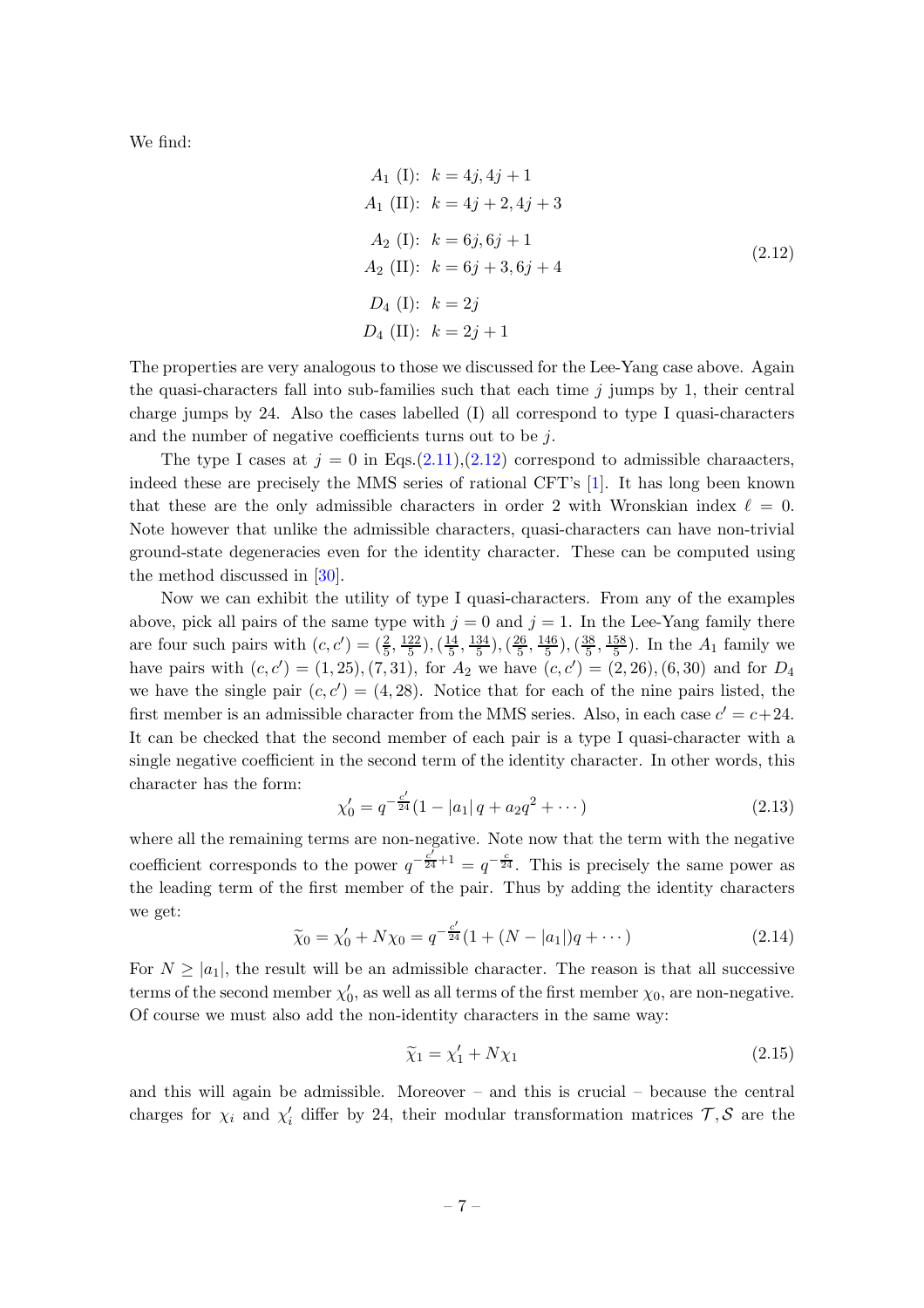same. Thus the sum taken in this way is a vector-valued modular function of the desired type.

It remains to work out the central charge and conformal dimension, which we denote  $(\tilde{c}, \tilde{h})$ , for the sum. Note that given  $(c, c')$  we know  $(h, h')$  by the Riemann-Roch theorem, since each quasi-character has  $\ell = 0$ . Indeed, we have  $h = \frac{c}{12} + \frac{1}{6}$  $\frac{1}{6}$  and  $h' = \frac{c'}{12} + \frac{1}{6} =$  $\frac{c}{12} + \frac{1}{6} + 2 = h + 2$ . Now from Eq. [\(2.14\)](#page-7-1) we see that the sum of the identity characters gives us  $\tilde{c} = c'$  for the resulting theory. The conformal dimension is more subtle. The leading powers of the non-identity characters added in Eq. [\(2.15\)](#page-7-2) are:

$$
\left(q^{-\frac{c'}{24}+h'}, q^{-\frac{c}{24}+h}\right) = \left(q^{-\frac{c'}{24}+h'}, q^{-\frac{c'}{24}+h+1}\right) = \left(q^{-\frac{c'}{24}+h'}, q^{-\frac{c'}{24}+h'-1}\right)
$$
(2.16)

Of the two, the second power is more singular and tells us that the resulting theory has  $\tilde{h} = h' - 1.$ 

Thus, the admissible characters obtained by the addition above have  $(\tilde{c}, \tilde{h}) = (c', h'-1)$ . From the Riemann-Roch theorem, the Wronskian index of the resulting theory is:

$$
\ell = -6 \left( -\frac{\tilde{c}}{12} + \tilde{h} - \frac{1}{6} \right) \n= -6 \left( -\frac{c'}{12} + h' - 1 - \frac{1}{6} \right) \n= 6
$$
\n(2.17)

So, by adding quasi-characters with  $\ell = 0$ , we have landed on admissible characters with  $\ell = 6$ . This works in all the cases listed above, as long as we restrict ourselves to  $j = 0, 1$ as we did so far. We can generalise this by considering triples with  $j = 0, 1, 2$  and adding the three sets of characters. It is straightforward to generalise the above arguments to show that in this case one ends up with  $\ell = 12$ . In general, appropriate sums of m quasicharacters gives us admissible characters with  $\ell = 6(m-1)$ . To complete the classification of admissible characters in order 2, one needs to discuss quasi-characters with  $\ell = 2, 4$  and then take linear combinations. This has been done in [\[20\]](#page-29-10) but we will not need the results here. We now move on to the case of order 3, where the results are similar in some ways but strikingly different in others.

### <span id="page-8-0"></span>3 Quasi-characters in order 3

The classification of admissible characters in order 3, initiated in [\[2](#page-27-1)], has yielded very different results from the order 2 case. For example there are infinitely many admissible characters already at  $\ell = 0$ . Additional progress with this classification, leading to the discovery of several new theories, was made in  $[11, 14, 21]$  $[11, 14, 21]$  $[11, 14, 21]$  $[11, 14, 21]$  $[11, 14, 21]$ . However, in order 3 very little has been known about CFT with nonzero Wronskian index  $\ell > 0$ . Given the success of the quasi-character method in order 2, one may ask if it can be generalised to order 3 and used to generate such CFT. For this one needs to investigate whether quasi-characters exist in order 3 and if so, whether their linear combinations generate admissible characters with  $\ell > 0$ .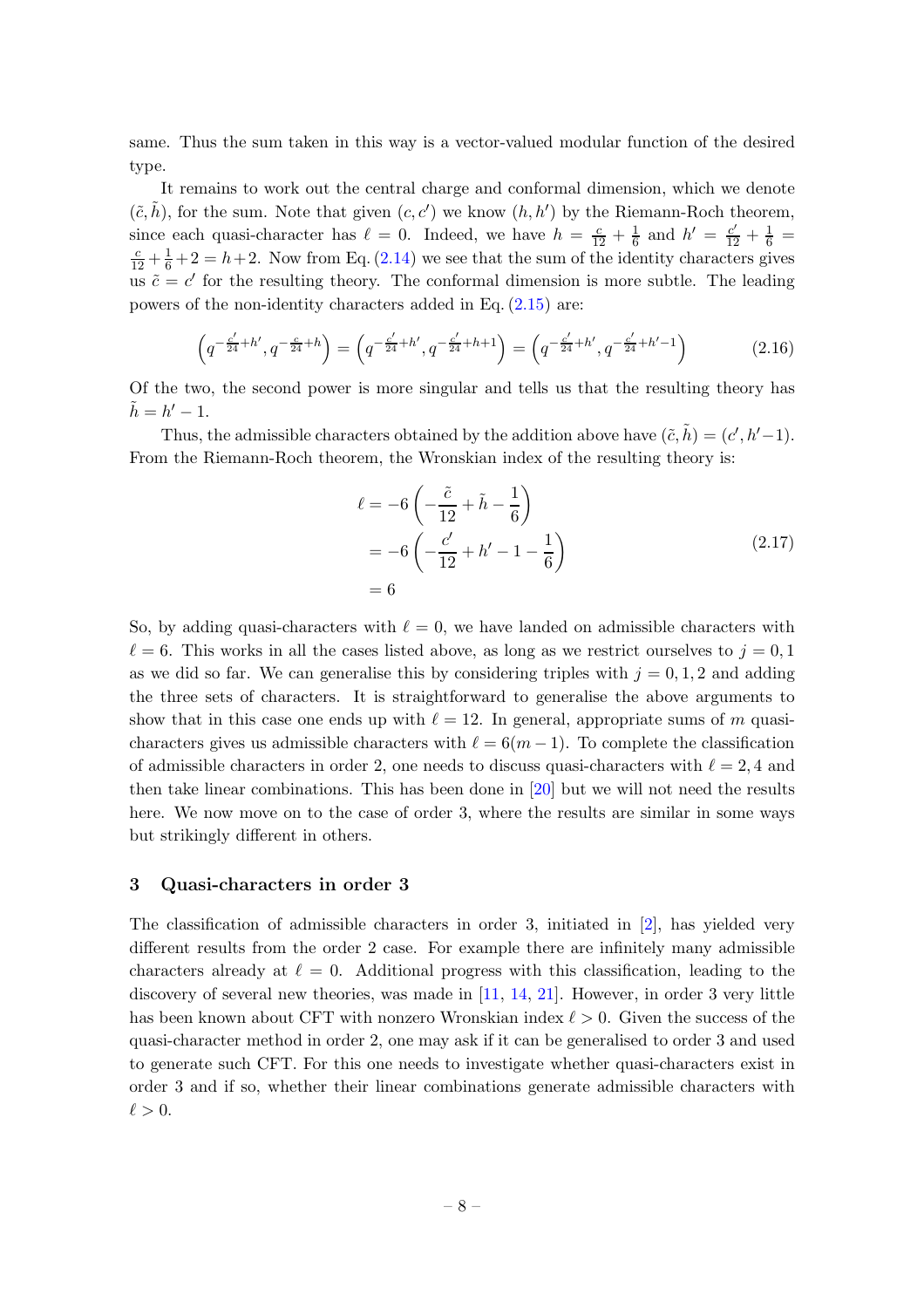Below we answer these two questions in the affirmative. We construct doubly infinite families of quasi-characters with  $(p = 3, \ell = 0)$  and show that all known 3-character CFT's with  $\ell = 0$  occur within these families. Next we take linear combinations of these and demonstrate that, when coefficients are chosen appropriately, the result is an admissible character with  $(p, \ell = 6m)$  for some positive integer m. Then we show the existence of a few actual CFT's corresponding to such  $\ell > 0$  characters in order 3, leaving a detailed investigation of this question to future work.

In this section we conjecture families of quasi-characters in order 3, analogous to those in Section [2](#page-3-0) where the case of order 2 was summarised. We restrict ourselves to the case  $\ell = 0$ , for which any admissible character or quasi-character satisfies:

<span id="page-9-1"></span>
$$
\sum_{i=0}^{2} \alpha_i = -\frac{c}{8} + h_1 + h_2 = \frac{1}{2}
$$
 (3.1)

This is the special case of Eq.  $(2.9)$  for  $(p, \ell) = (3, 0)$ .

Our conjectures have been verified to high orders in  $q$  using MLDE. Details of which cases have been verified, and to what order, can be found in Appendix [A.](#page-26-0)

### <span id="page-9-0"></span>3.1 Fusion classes

Before presenting our results on quasi-characters, we need to review and extend some results on fusion classes. As we saw in order 2 there can, in general, be more primaries than characters. This happens, for example, whenever a primary is complex – in this case its complex conjugate has the same character. Thus we must be careful to account for multiplicities. For the case of interest to us, namely order 3, it turns out that there are cases with a total of three, four, five or nine primary fields. With three or four primaries there are nine possible fusion classes, classified in [\[22\]](#page-29-1). Two of our cases do not fall within the above classification. For one of them, two of the three characters correspond to complex primaries and hence the total number of primaries (counting each one and its complex conjugate as distinct) is five. We have labelled the fusion rules for this case as  $\mathcal{B}_4^{(1)}$  $\binom{1}{4}$ . Another of our cases is the tensor product of a two-character theory with itself. In this process one obtains 9 primaries.

The fusion classes are listed here, together with their non-vanishing fusion rule coeffi-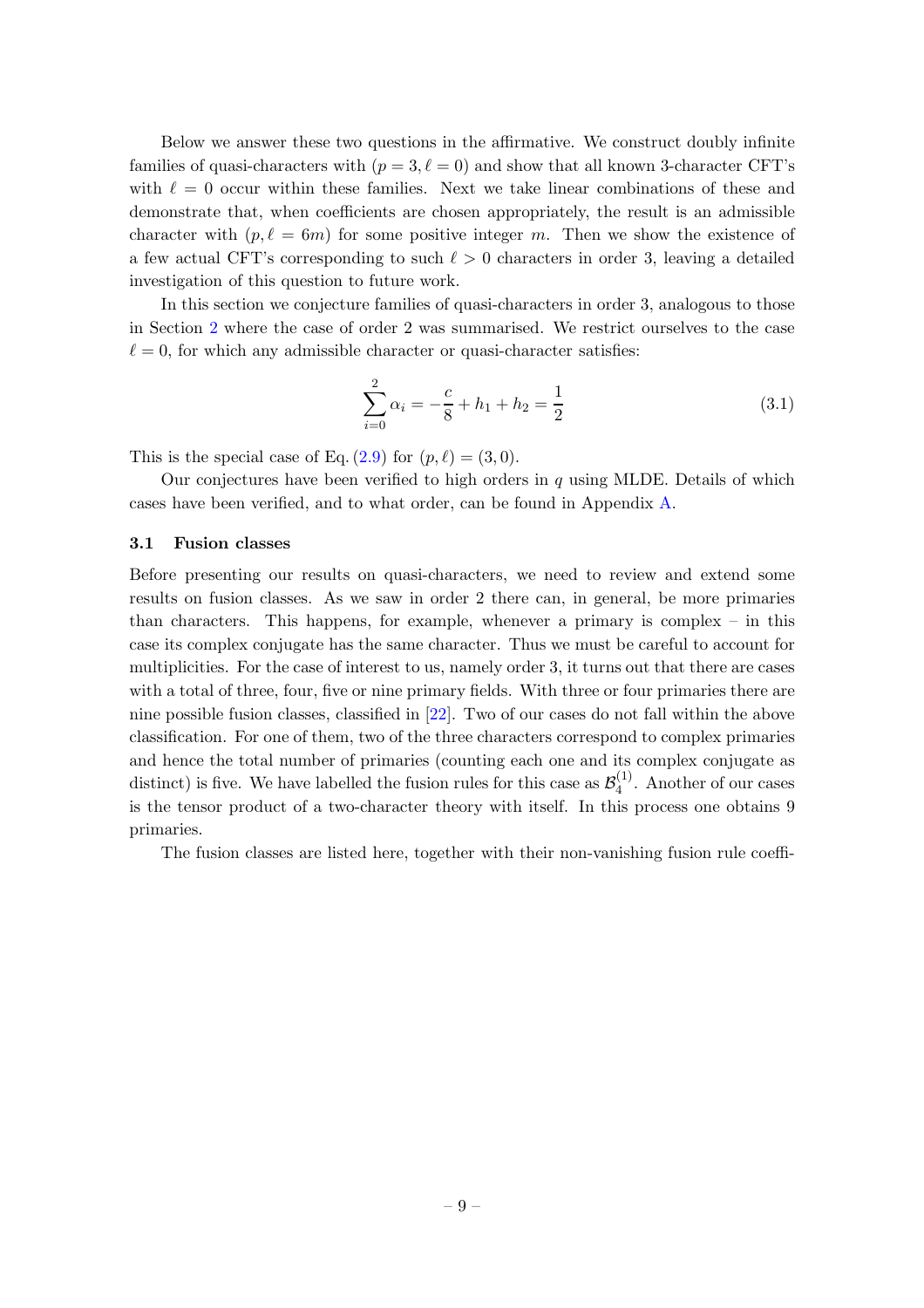cients:

$$
\mathcal{A}_{2}^{(1)}: \quad \mathcal{N}_{011} = \mathcal{N}_{022} = \mathcal{N}_{122}
$$
\n
$$
\mathcal{A}_{2}^{(2)}: \quad \mathcal{N}_{011} = \mathcal{N}_{022} = \mathcal{N}_{122} = \mathcal{N}_{222}
$$
\n
$$
\mathcal{A}_{2}^{(3)}: \quad \mathcal{N}_{011} = \mathcal{N}_{022} = \mathcal{N}_{112} = \mathcal{N}_{122} = \mathcal{N}_{222}
$$
\n
$$
\mathcal{A}_{3}^{(4)}: \quad \mathcal{N}_{011} = \mathcal{N}_{022} = \mathcal{N}_{033} = \mathcal{N}_{123}
$$
\n
$$
\mathcal{A}_{3}^{(4)}: \quad \mathcal{N}_{011} = \mathcal{N}_{022} = \mathcal{N}_{033} = \mathcal{N}_{111} = \mathcal{N}_{123} = \mathcal{N}_{133} = \mathcal{N}_{222} = \mathcal{N}_{233} = \mathcal{N}_{333}
$$
\n
$$
\mathcal{B}_{3}^{(1)}: \quad \mathcal{N}_{01\bar{1}} = \mathcal{N}_{022} = \mathcal{N}_{111} = \mathcal{N}_{112} = \mathcal{N}_{11\bar{1}} = \mathcal{N}_{1\bar{1}\bar{1}} = \mathcal{N}_{1\bar{1}2} = \mathcal{N}_{\bar{1}\bar{1}\bar{1}}
$$
\n
$$
\mathcal{B}_{3}^{(2)}: \quad \mathcal{N}_{01\bar{1}} = \mathcal{N}_{022} = \mathcal{N}_{111} = \mathcal{N}_{122} = \mathcal{N}_{\bar{1}1\bar{1}} = \mathcal{N}_{\bar{1}22} = \mathcal{N}_{222}
$$
\n
$$
\mathcal{B}_{3}^{(3)}: \quad \mathcal{N}_{01\bar{1}} = \mathcal{N}_{022} = \mathcal{N}_{111} = \mathcal{N}_{122} = \mathcal{N}_{\bar{1}1\bar{1}}
$$
\n
$$
\mathcal{B}_{3}^{(4)}: \quad \mathcal{N}_{01\bar{1}} = \mathcal{N}_{022} =
$$

For simplicity we have not listed the 9-primary case, which is discussed in more detail below.

By construction, characters are eigenvectors of the modular  $\mathcal{T}$ -transformation  $\tau \to \tau+1$ and transform under  $\tau \to -\frac{1}{\tau}$  by a non-trivial modular S-matrix. Their fusion rules can be found using the Verlinde formula [\[37](#page-30-1)]:

$$
\mathcal{N}_{ijk} = \sum_{m} \frac{\mathcal{S}_{im} \mathcal{S}_{jm} \mathcal{S}_{km}^*}{\mathcal{S}_{0m}}
$$
\n(3.3)

Let us explain the labelling of the fusion classes in [\[22](#page-29-1)]. The operator product algebra of a CFT having self-conjugate fields  $(\phi \times \phi = 1)$  with n non-trivial primary fields is denoted  $\mathcal{A}_n^{(m)}$  (thus the total number of primaries including the identity is  $n+1$ ). If there are mutually conjugate fields  $(\phi \times \bar{\phi} = 1)$  with n non-trivial primaries, then they are denoted  $\mathcal{B}_n^{(m)}.$  The superscript  $(m)$  is just a label to distinguish different fusion classes with the same number of primaries. Thus, for three character CFT's with unit multiplicity, the relevant fusion classes are  $\mathcal{A}_{2}^{(m)}$  $2^{(m)}$ . If a CFT has one conjugate pair, then a three character CFT will have four primaries, and be classified into the fusion class  $\mathcal{B}_3^{(m)}$  $2^{(m)}_3$ . In particular, the  $D_{r,1}$ WZW model for  $r \neq 2 \mod 4$  is in the class  $\mathcal{B}_3^{(4)}$  $^{(4)}_3$ . For example the  $D_{6,1}$  or  $SO(12)_1$  WZW Model has the conjugate pair  $32$  and  $\overline{32}$ . As mentioned above, we have also considered the case  $SU(5)_1$  where there are two conjugate pairs, i.e. five primaries, whose fusion class we have called  $\mathcal{B}_4^{(1)}$  $\binom{1}{4}$ , a case not studied in [\[22](#page-29-1)]. In this case the conjugate pairs are the 5,  $\overline{5}$ , and 10,  $\overline{10}$  respectively.

The case  $A_{2,1} \otimes A_{2,1}$  has 9 primaries since the  $A_{2,1}$  theory has fields 1, 3, 3, where the  $3,\overline{3}$  are conjugate pairs. Thus, the tensor product theory has the 9 primaries:

$$
(\mathbb{1},\mathbb{1}), (\mathbb{1},3), (\mathbb{1},\overline{3}), (\mathbf{3},\mathbb{1}), (\mathbf{3},3), (\mathbf{3},\overline{3}), (\overline{3},\mathbb{1}), (\overline{3},3), (\overline{3},\overline{3})
$$
\n
$$
(3.4)
$$

The fusion rules for this theory can be computed using the rule  $(\phi_1, \phi_2) \times (\phi'_1, \phi'_2)$  $(\phi_1 \times \phi_1', \phi_2 \times \phi_2')$  together with the fusion rules for  $A_{2,1}$ , which are  $3 \times \overline{3} = 1, 3 \times 3 = \overline{3}$ . We label this fusion class  $\mathcal{B}_8^{(1)}$  $\frac{1}{8}$ .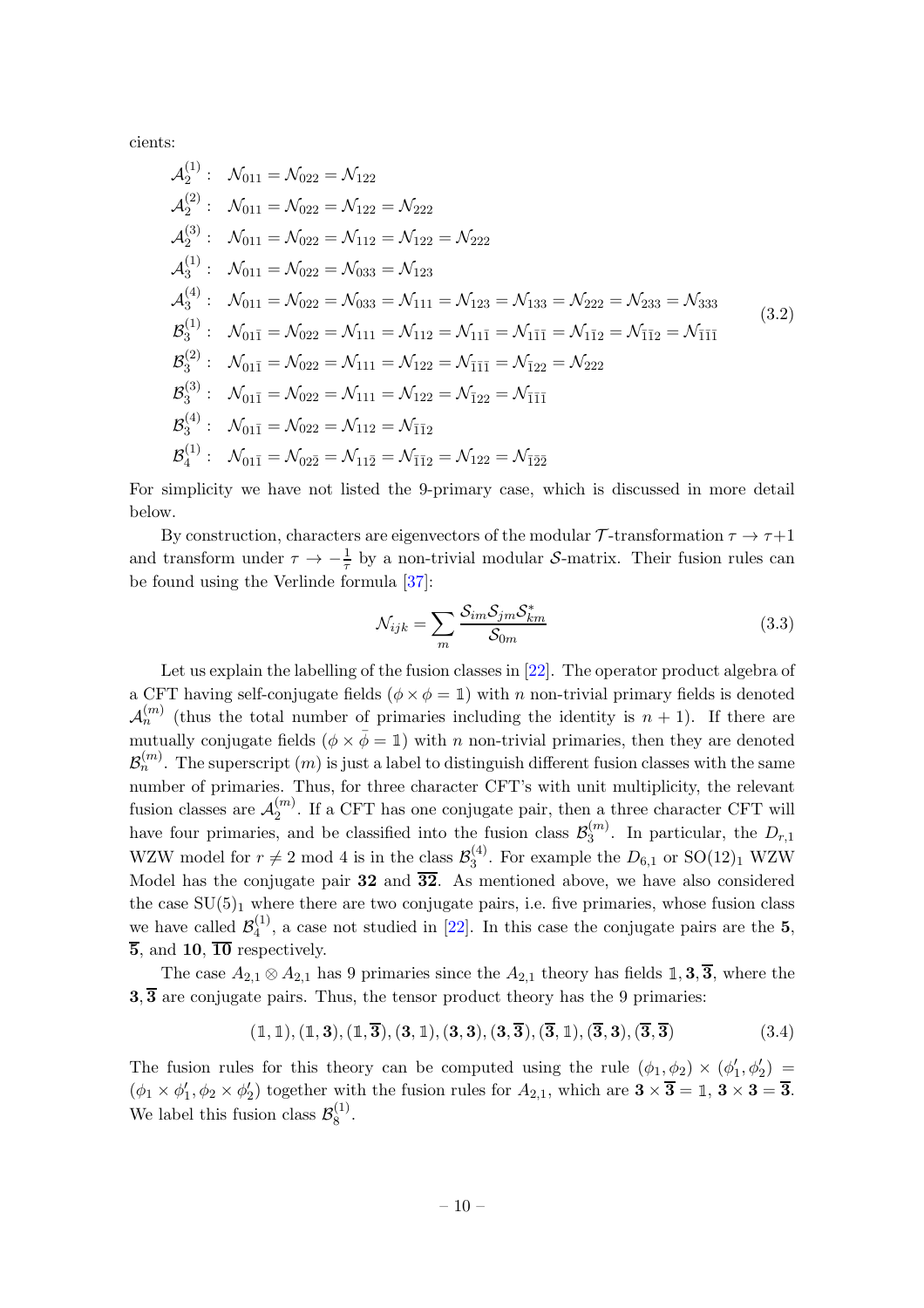As noted above, fusion rules can be computed if one knows the modular S-matrix. A general procedure to compute this has been provided by us in [\[30\]](#page-29-7) for large classes of characters having  $\ell = 0$ . This class includes, in particular, all  $\ell = 0$  CFT's of order 3. However there is a subtlety in using  $S$  to compute the fusion rules: where the multiplicity is greater than one, we cannot directly use the Verlinde formula. Instead we must use the technique in  $[2]$  to "expand" the S-matrix to a larger matrix whose dimension is equal to the total number of primaries. This expanded matrix diagonalises the fusion rules of the primaries and can be used in the Verlinde formula.

As an example, consider the case of a 2 character theory where the nontrivial primary has a multiplicity of two. We repeat the character with multiplicity in the character vector to create a new character vector

$$
\begin{pmatrix} \chi_0 \\ \chi_1 \end{pmatrix} \rightarrow \begin{pmatrix} \chi_0 \\ \hat{\chi}_1 \\ \hat{\chi}_2 \end{pmatrix} \tag{3.5}
$$

such that

$$
\begin{pmatrix} \chi_0(-\frac{1}{\tau}) \\ \hat{\chi}_1(-\frac{1}{\tau}) \\ \hat{\chi}_2(-\frac{1}{\tau}) \end{pmatrix} = \hat{\mathcal{S}} \begin{pmatrix} \chi_0(\tau) \\ \hat{\chi}_1(\tau) \\ \hat{\chi}_2(\tau) \end{pmatrix}
$$
(3.6)

The expanded  $\hat{\mathcal{S}}$ -matrix will now have free parameters in its entries, which will be constrained by  $\hat{\chi}_1 = \hat{\chi}_2 = \chi_1$  and the symmetry of the expanded  $\hat{\mathcal{S}}$  matrix. Plugging in the  $\hat{\mathcal{S}}$ matrix into Verlinde's formula and demanding the fusion rules to be integral fixes the free parameters of the expanded  $\hat{\mathcal{S}}$  matrix. One can do the same thing for characters of order greater than two and non-trivial multiplicity, as long as the multiplicity is small.

### <span id="page-11-0"></span>3.2 Quasi-characters

We would now like to use the  $\ell = 0$  MLDE to find out whether there exist families of quasi-characters in order 3. To our knowledge this issue has not been addressed in the mathematics literature, unlike the case of order 2 where results of [\[7](#page-28-3), [8,](#page-28-4) [36\]](#page-30-0) were used in [\[20](#page-29-10)] to provide a classification.

We therefore use a different approach, based on the novel coset construction of [\[14](#page-28-0)]. In this work, a series of 15 coset pairs of three-character theories were presented whose central charges add up to 24. The first theory of each pair is a 3-character WZW model, while the second theory is a coset of one of the meromorphic theories classified by Schellekens in [\[31](#page-29-12)] by the first one. In order 3, the coset of a  $c = 24$  theory by a three-character theory with  $\ell = 0$  leads to another CFT which also has  $\ell = 0$ . This is in contrast to the situation in order 2, where the coset by an  $\ell = 0$  theory leads to a coset with  $\ell = 2$  (the general formula for the Wronskian index of a coset theory can be found in [\[14\]](#page-28-0)). Now the novel coset relation implies that the modular transformations of a theory and its coset dual are the same. Thus it is reasonable to guess that (in order 3) a theory and its coset dual lie in a common family of quasi-characters, and correspond to the only admissible characters in that family. This guess turns out to be correct, as we have verified in a large number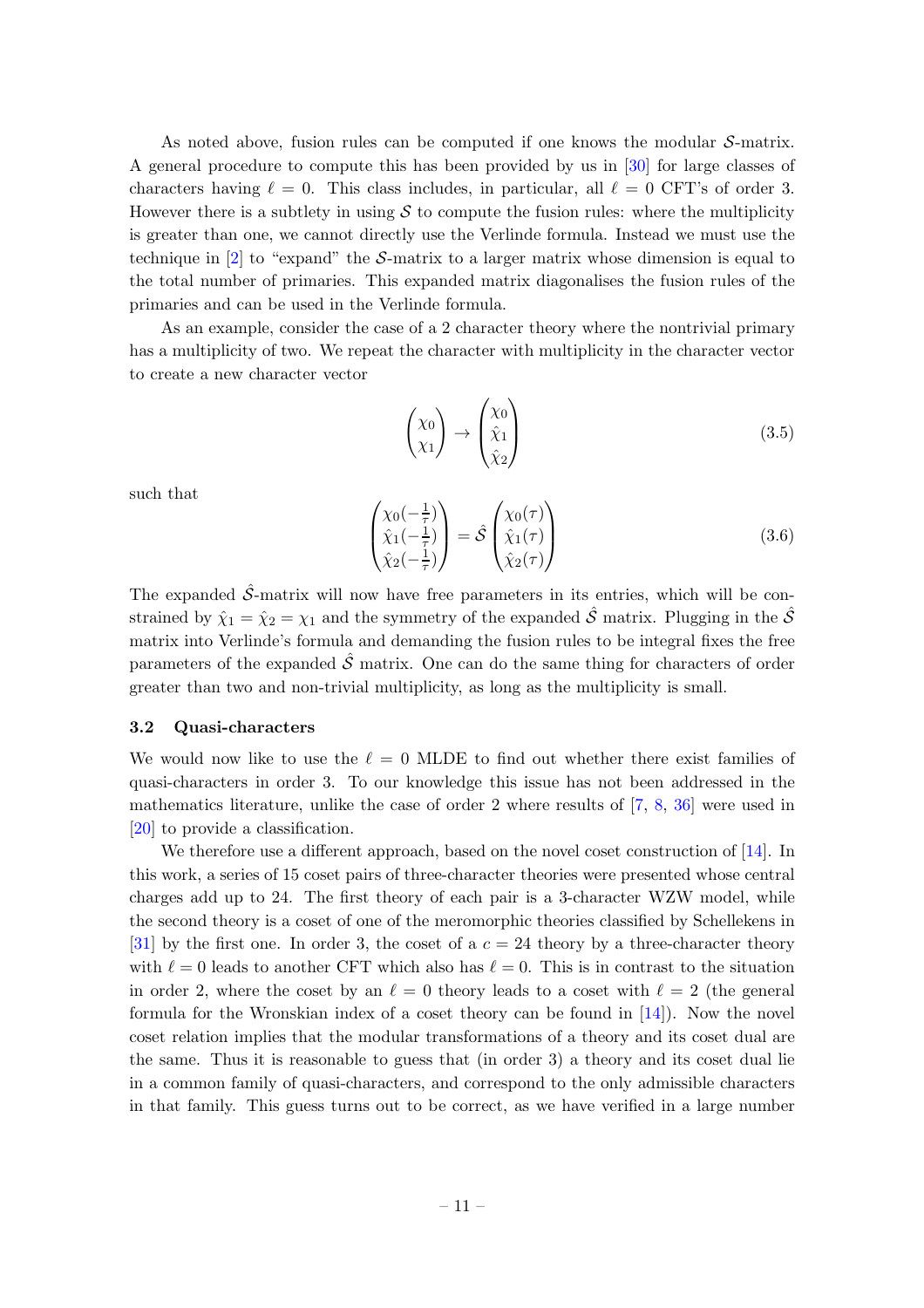| Name                                                                                                                                      | $\boldsymbol{c}$    | $h_1$                                                                                | $h_2$             | Fusion Class            | Remark            |
|-------------------------------------------------------------------------------------------------------------------------------------------|---------------------|--------------------------------------------------------------------------------------|-------------------|-------------------------|-------------------|
| $\mathcal{M}_{2.7}$                                                                                                                       |                     | $rac{304}{7}k - \frac{68}{7}$ $rac{20}{7}k - \frac{3}{7}$ $rac{9}{7}k - \frac{2}{7}$ |                   | ${\cal A}_{2}^{(3)}$    | $k \neq 4 \mod 7$ |
| $\mathcal{M}_{3,4}$                                                                                                                       |                     | $23k+\frac{1}{2}$ $\frac{15}{8}k+\frac{1}{16}$ $k+\frac{1}{2}$                       |                   | $\mathcal{A}^{(1)}_2$   |                   |
| $\mathcal{M}_{2,5} \otimes \mathcal{M}_{2,5}$ $\frac{208}{5}k - \frac{44}{5}$ $\frac{14}{5}k - \frac{2}{5}$ $\frac{12}{5}k - \frac{1}{5}$ |                     |                                                                                      |                   | ${\cal A}_3^{(4)}$      | $k \neq 3 \mod 5$ |
| $G_{2,1} \otimes G_{2,1}$ $\frac{64}{5}k + \frac{28}{5}$ $\frac{6}{5}k + \frac{2}{5}$ $\frac{2}{5}k + \frac{4}{5}$                        |                     |                                                                                      |                   | ${\cal A}_3^{(4)}$      | $k \neq 3 \mod 5$ |
| $F_{4,1} \otimes F_{4,1}$ $\frac{16}{5}k + \frac{52}{5}$ $\frac{4}{5}k + \frac{3}{5}$ $\frac{2}{5}k + \frac{6}{5}$                        |                     |                                                                                      |                   | ${\cal A}_3^{(4)}$      | $k \neq 3 \mod 5$ |
| $E_{7,1} \otimes E_{7,1}$ $-4k+14$ $\frac{1}{2}k+\frac{3}{4}$ $-k+\frac{3}{2}$                                                            |                     |                                                                                      |                   | $\mathcal{A}_3^{(1)}$   |                   |
| $A_{2,1} \otimes A_{2,1}$                                                                                                                 |                     | $16k+4$ $\frac{4}{3}k+\frac{1}{3}$ $\frac{2}{3}k+\frac{2}{3}$                        |                   | $\mathcal{B}_8^{(1)}$   | $k \neq 2 \mod 3$ |
| $A_{1,2}$                                                                                                                                 |                     | $21k+\frac{3}{2}$ $\frac{13}{8}k+\frac{3}{16}$ $k+\frac{1}{2}$                       |                   | $\mathcal{A}^{(1)}_2$   |                   |
| $C_{2,1}$                                                                                                                                 |                     | $19k + \frac{5}{2}$ $\frac{11}{8}k + \frac{5}{16}$ $k + \frac{1}{2}$                 |                   | ${\cal A}^{(1)}_2$      |                   |
| $A_{3,1}$                                                                                                                                 |                     | $18k+3$ $\frac{5}{4}k+\frac{3}{8}$ $k+\frac{1}{2}$                                   |                   | ${\cal B}_3^{(4)}$      |                   |
| $B_{3,1}$                                                                                                                                 |                     | $17k + \frac{7}{2}$ $\frac{9}{8}k + \frac{7}{16}$ $k + \frac{1}{2}$                  |                   | $\mathcal{A}^{(1)}_2$   |                   |
| $A_{4,1}$                                                                                                                                 |                     | $16k+4$ $\frac{6}{5}k+\frac{2}{5}$ $\frac{4}{5}k+\frac{3}{5}$                        |                   | $\mathcal{B}_4^{(1)}$   | $k \neq 3 \mod 5$ |
| $B_{4,1}$                                                                                                                                 | $15k + \frac{9}{2}$ | $\frac{7}{8}k + \frac{9}{16}$ $k + \frac{1}{2}$                                      |                   | $\mathcal{A}^{(1)}_{2}$ |                   |
| $D_{5,1}$                                                                                                                                 |                     | $14k+5$ $\frac{3}{4}k+\frac{5}{8}$                                                   | $k + \frac{1}{2}$ | ${\cal B}^{(4)}_3$      |                   |
| $B_{5,1}$                                                                                                                                 |                     | $13k + \frac{11}{2}$ $\frac{5}{8}k + \frac{11}{16}$ $k + \frac{1}{2}$                |                   | $\mathcal{A}_2^{(1)}$   |                   |
| $D_{6,1}$                                                                                                                                 |                     | $12k+6$ $\frac{1}{2}k+\frac{3}{4}$ $k+\frac{1}{2}$                                   |                   | $\mathcal{A}_3^{(1)}$   |                   |
| $B_{6,1}$                                                                                                                                 |                     | $11k + \frac{13}{2}$ $\frac{3}{8}k + \frac{13}{16}$                                  | $k + \frac{1}{2}$ | $\mathcal{A}^{(1)}_2$   |                   |
| $D_{7,1}$                                                                                                                                 |                     | $10k+7$ $\frac{1}{4}k+\frac{7}{8}$ $k+\frac{1}{2}$                                   |                   | $B_3^{(4)}$             |                   |
| $B_{8,1}$                                                                                                                                 |                     | $7k + \frac{17}{2}$ $-\frac{1}{8}k + \frac{17}{16}$ $k + \frac{1}{2}$                |                   | $\mathcal{A}^{(1)}_2$   |                   |
| $D_{9,1}$                                                                                                                                 |                     | $6k+9$ $-\frac{1}{4}k+\frac{9}{8}$ $k+\frac{1}{2}$                                   |                   | ${\cal B}_3^{(4)}$      |                   |
| $D_{10,1}$                                                                                                                                |                     | $4k+10$ $\frac{1}{4}k+\frac{7}{8}$ $k+\frac{1}{2}$                                   |                   | $\mathcal{A}_3^{(1)}$   |                   |

of examples, and and to quite high orders in the  $q$ -expansion. It immediately generates infinite families of quasi-characters, shown in Table [1.](#page-12-0)

<span id="page-12-0"></span>Table 1. Quasi-character series from coset pairs

Let us explain this table. The label for each row, appearing in the first column, is the minimal/WZW model with which we start the coset construction. This model corresponds to the  $k = 0$  case in its own line, while  $k = 1$  gives the dual coset with respect to a meromorphic  $c = 24$  CFT. We then extrapolated to all other values of k (both positive and negative), and found that they indeed give quasi-characters. This is a conjecture that we have verified in large numbers of cases that are listed in Appendix [A.](#page-26-0)

Going into more detail: the first seven entries actually did not appear in [\[14](#page-28-0)]. The first three of these were found later on in [\[15\]](#page-29-14) where the novel coset construction was generalised to the case of CFT without Kac-Moody symmetry. Such theories include minimal models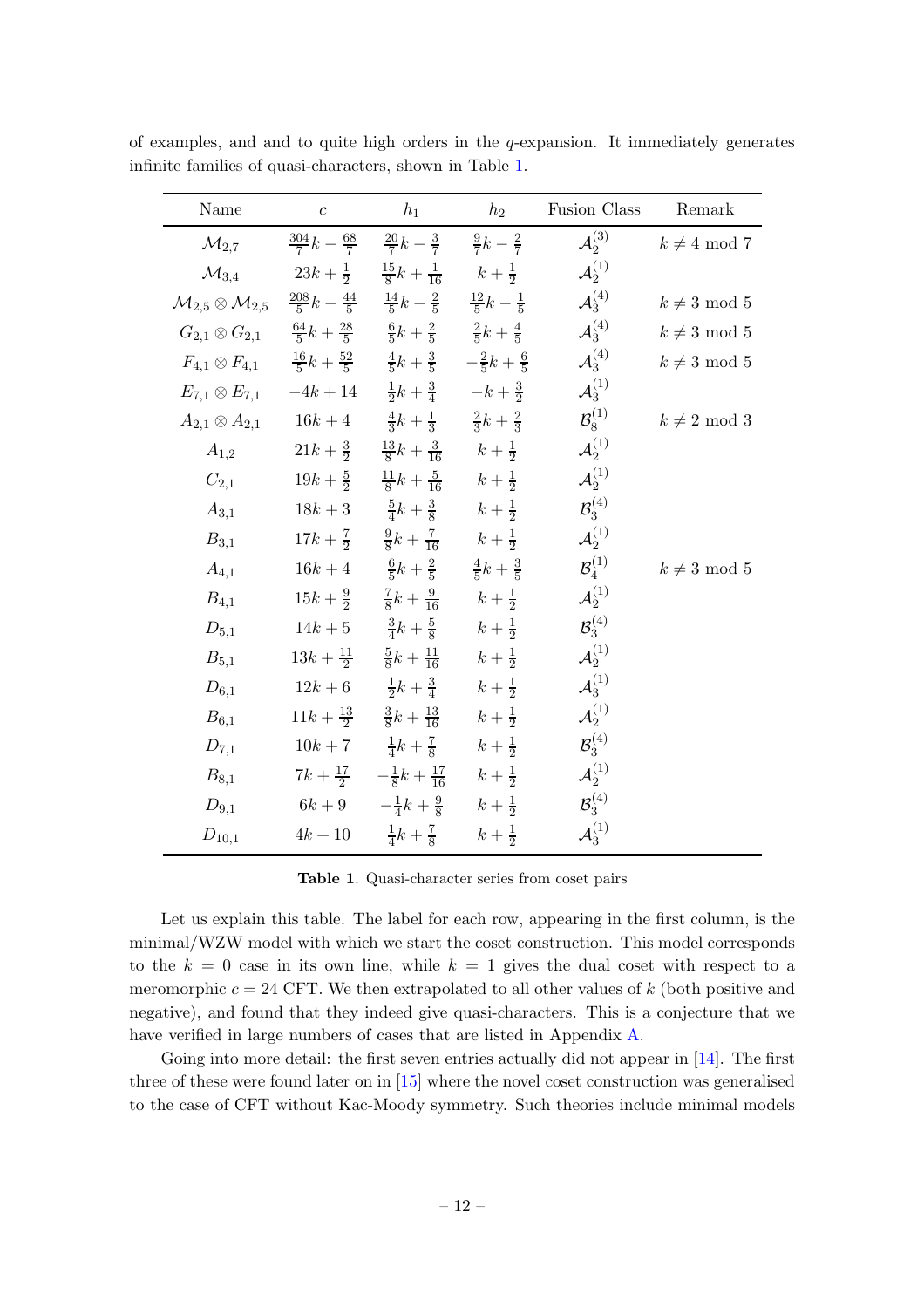as one would expect, and at least for three characters it is true that each model has a coset dual in the sense that a bilinear relation is satisfied. The next four were missed in [\[14](#page-28-0)]. In these, the k = 0 case is a direct-product CFT (this is also true of  $\mathcal{M}_{2,5} \otimes \mathcal{M}_{2,5}$ ) but the coset, which is the  $k = 1$  entry, is not a direct-product theory. The remaining 14 entries in the table correspond to the [1](#page-12-0)5 coset pairs in Table 1 of  $[14]$ . The reason why we appear to have one less entry is that the coset dual to  $B_{8,1}$  is  $E_{8,2}$ , both are WZW models, and hence the pair appeared twice in [\[14\]](#page-28-0).

As noted above, one can easily verify that the formula for  $c, h_1, h_2$  fits a known CFT for  $k = 0$  and the coset dual for  $k = 1$  in every case. Indeed, this is the requirement on which our initial guess was based. If we now plug in the same formulae for the triple  $(c, h_1, h_2)$ into the order-3 MLDE (with  $\ell = 0$ ) we find solutions with integral coefficients for every integer value of k. Moreover for  $k \neq 0, 1$  there are always some negative coefficients. Thus, these cases correspond to quasi-characters.

We have previously noted that for any three-character CFT with  $\ell = 0$ , the modular S-matrix can be computed using the technique in [\[30](#page-29-7)]. This can immediately be extended to quasi-characters, since these satisfy the same type of MLDE as characters. One can assign fusion rules to quasi-characters by inserting their modular  $\mathcal S$  transformation into the Verlinde formula. Table [1](#page-12-0) identifies a fusion class for each line, and in the light of the previous remark this can be understood as the fusion class for the theories in the coset pair as well as of all quasi-characters in the same line. Note that different members of any given fusion class do not generally have the same  $S$ -matrix – rather, S varies periodically across each family of quasi-characters (as was already shown in [\[20](#page-29-10)] for order 2). However this does not happen for the  $B_{r,1}$  and  $D_{r,1}$  cases, where S is actually the same for all members.

It is interesting that four of the fusion classes in Table [1,](#page-12-0) namely  $\mathcal{A}_{2}^{(2)}$  $\mathcal{B}_2^{(2)}, \mathcal{B}_3^{(1)}$  $\mathcal{B}_3^{(1)}, \mathcal{B}_3^{(2)}$  $\mathcal{B}_3^{(2)}, \mathcal{B}_3^{(3)}$ 3 do not seem to be realised. There are no known CFT's with these fusion rules, but it is possible that there are as yet undiscovered quasi-characters with these fusion rules.

Let us now systematise and extend the results of Table [1.](#page-12-0) First, we see that quite disparate models like the Ising model  $\mathcal{M}_{3,4}$  and the  $A_{1,2}$  WZW model lie in the same fusion class as the  $B_{r,1}$  models and in fact behave like special cases of those for  $r = 0,1$  (the latter is just the equivalence between  $SU(2)_2$  and  $SO(3)_1$ ). Accordingly we can subsume them under  $B_{r,1}$  by allowing  $r = 0,1$ . More important, we can extrapolate the above families to all the SO algebras, namely  $B_{r,1}$  and  $D_{r,1}$  for all positive r. For sufficiently large r, the theory at  $k = 0$  has  $c > 24$  and there is no longer any coset CFT in the family. Nevertheless, every case we have checked with such  $r$  has confirmed the proposal that these are families of quasi-characters. Moreover, we find quasi-characters at *negative* values of  $r$ . However, the value  $r = 0$  is ruled out for the  $D_{r,1}$  family.

In two of the families we have found additional quasi-characters by allowing  $k$  to be a half-integer. However in the remaining examples there appear to be no quasi-characters at any fractional value of k. Thus our final proposal is that there exist (at least) the infinite set of families of quasi-characters listed in Table [2](#page-14-0) for any  $k$ , where  $k$  is an arbitrary integer except in two families where it can also be a half-integer as indicated in the Table.

A few caveats need to be made regarding the D-series entries in Table [2.](#page-14-0) First of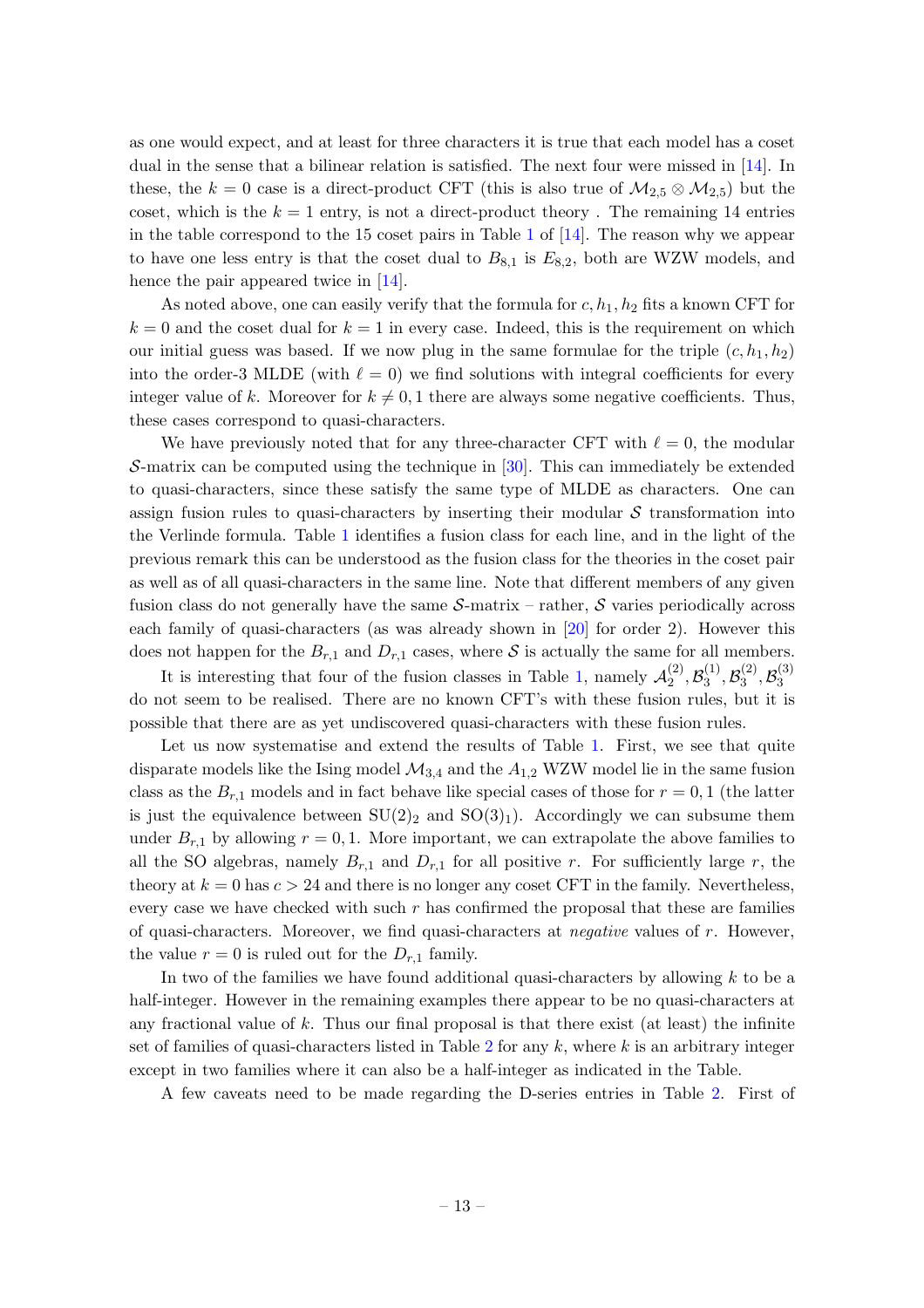all,  $r = 4$  corresponds to a 2-character theory and should not be included in this Table. Second,  $r = 0$  is not allowed. Third, as indicated in the table, the case of  $r = 0$  mod 8 for  $r \neq 0$  does not provide a valid family of quasi-characters, other than the  $k = 0, 1$  cases which are known CFT for  $r > 0$ .

| Fusion<br>Class         | Theories                                      | $\mathfrak{c}$                 | $h_1$                                  | $h_2$                       | Remark                                            |
|-------------------------|-----------------------------------------------|--------------------------------|----------------------------------------|-----------------------------|---------------------------------------------------|
| $\mathcal{A}_{2}^{(3)}$ | $\mathcal{M}_{2.7}$                           | $rac{304}{7}k-\frac{68}{7}$    | $rac{20}{7}k-\frac{3}{7}$              | $rac{18}{7}k-\frac{2}{7}$   | $k \neq 4 \mod 7$                                 |
|                         | $\mathcal{M}_{2,5} \otimes \mathcal{M}_{2,5}$ | $rac{208}{5}k-\frac{44}{5}$    | $\frac{14}{5}k-\frac{2}{5}$            | $\frac{12}{5}k-\frac{1}{5}$ | $k \neq 3 \mod 5$                                 |
| ${\cal A}^{(4)}_{3}$    | $G_{2,1} \otimes G_{2,1}$                     | $\frac{64}{5}k + \frac{28}{5}$ | $\frac{6}{5}k + \frac{2}{5}$           | $rac{2}{5}k+\frac{4}{5}$    | $k \neq 3 \mod 5$                                 |
|                         | $F_{4,1}\otimes F_{4,1}$                      | $\frac{16}{5}k + \frac{52}{5}$ | $rac{4}{5}k + \frac{3}{5}$             | $-\frac{2}{5}k+\frac{6}{5}$ | $k \neq 3 \mod 5$                                 |
| $\mathcal{B}_4^{(1)}$   | $A_{4,1}$                                     | $16k + 4$                      | $\frac{6}{5}k + \frac{2}{5}$           | $rac{4}{5}k + \frac{3}{5}$  | $k \in \frac{\mathbb{Z}}{2}$ , $2k \neq 1 \mod 5$ |
| $\mathcal{A}^{(1)}_2$   | $B_{r,1}$                                     | $(23-2r)k+\frac{2r+1}{2}$      | $\frac{(15-2r)}{8}k + \frac{2r+1}{16}$ | $k + \frac{1}{2}$           | $r=0,1$ incl.                                     |
| ${\cal A}^{(1)}_{3}$    | $E_{7,1} \otimes E_{7,1}$                     | $-4k + 14$                     | $rac{1}{2}k + \frac{3}{4}$             | $-k+\frac{3}{2}$            |                                                   |
|                         | $D_{r,1}$                                     | $2(12 - r)k + r$               | $\frac{(8-r)}{4}k + \frac{r}{8}$       | $k + \frac{1}{2}$           | $r = 2 \mod 4$                                    |
| $\mathcal{B}^{(4)}_{3}$ | $D_{r,1}$                                     | $2(12 - r)k + r$               | $\frac{(8-r)}{4}k + \frac{r}{8}$       | $k + \frac{1}{2}$           | $r \neq 2 \mod 4$<br>$r \neq 0 \mod 8$            |
| $\mathcal{B}^{(1)}_{8}$ | $A_{2,1} \otimes A_{2,1}$                     | $16k + 4$                      | $rac{4}{3}k + \frac{1}{3}$             | $rac{2}{3}k + \frac{2}{3}$  | $k \in \frac{\mathbb{Z}}{2}, 2k \neq 1 \mod 3$    |

<span id="page-14-0"></span>**Table 2.** Infinitely many sets of quasi-character families for each fusion class. Here  $n, r \in \mathbb{Z}$  subject to the restrictions above.

In the case of order 2, we were able to restrict the quasi-character series Eq.  $(2.8)$  to  $k \geq 0$  by suitably exchanging characters. However the corresponding process is not so straightforward here. Hence we keep both positive and negative values of  $k$ . Moreover as noted above, even for r negative one finds quasi-characters though in this case there are no admissible characters in the family.

The values of  $c, h_1, h_2$  for the  $B_{r,1}$  and  $D_{r,1}$  families can easily be combined into a single family parametrised by the dimension d of the fundamental of  $B_r$ ,  $D_r$ , which is  $2r + 1$ ,  $2r$ respectively. However since  $B_{r,1}$  and  $D_{r,1}$  have different fusion rules (and in fact  $D_{r,1}$  also splits further into two fusion classes) we prefer to list them separately.

Let us make a comment about the "presentation" of the characters. It was noted in Footnote [3](#page-6-1) that characters arising from an MLDE can be considered in multiple presentations, by picking any one of the characters to correspond to the identity and identifying its exponent with  $-\frac{c}{24}$ . Among these, there is always a distinguished unitary presentation for which the most negative exponent corresponds to the identity character. This was the choice we made in the two-character case. However, in the present situation we have made a different choice. Because both  $r$  and  $k$  run over positive and negative values, it is unnatural to keep changing the presentations within a given family. Instead we fix a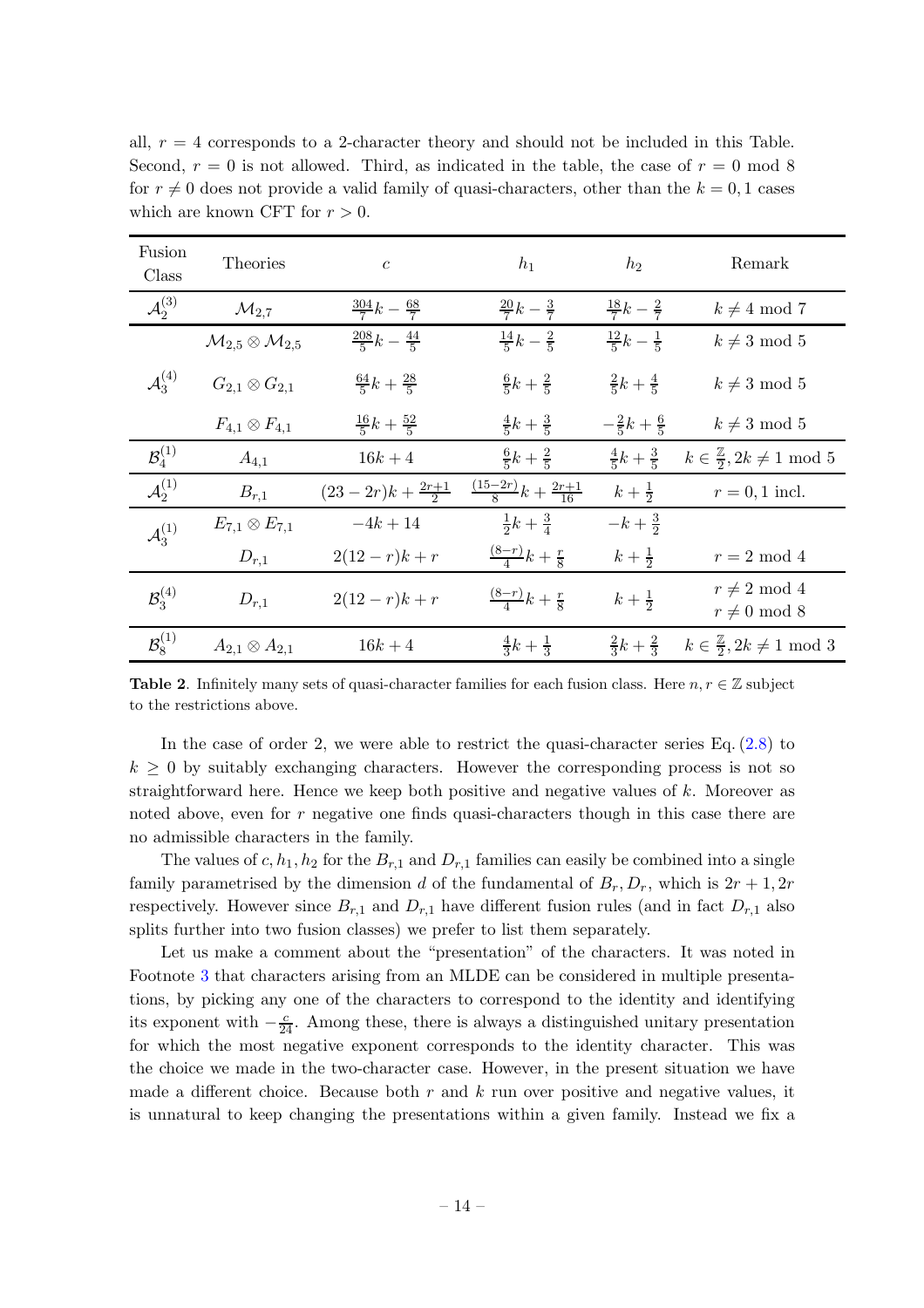presentation such that the  $r > 0, k = 0$  theories are exhibited in their familiar forms as minimal or WZW models. For other values of  $r, k$  the presentation may be either unitary or non-unitary.

It turns out that, like admissible characters, quasi-characters too satisfy a novel coset relation as originally defined in [\[14\]](#page-28-0), or more precisely the bilinear relation associated to it. To see this, note first that every entry in Table [1](#page-12-0) has a central charge of the form  $Ak + B$ for some constants A and B. Let us denote by  $\chi_i^{(A,B,k)}$  $\sum_{i=1}^{(A,D,\kappa)}$  the corresponding quasi-characters. By construction, each admissible character  $\chi_i^{(A,B,k=0)}$  $\sum_{i=1}^{(A,B,\kappa=0)}$ , corresponding to a genuine CFT, has a coset pair  $\chi_i^{(A,B,k=1)}$  $i_i^{(A, B, \kappa=1)}$  in its family. Hence they obey a holomorphic bilinear relation with respect to a  $c = 24$  meromorphic CFT:

$$
\sum_{i=0}^{2} \chi_{i}^{(A,B,k=0)}(\tau) \chi_{i}^{(A,B,k=1)}(\tau) = j(\tau) + \mathcal{N}
$$
\n(3.7)

for some integer N, where  $j(\tau)$  is the Klein invariant. Here N should correspond to one of the theories in [\[31\]](#page-29-12).

Now we may ask whether there is a bilinear relation satisfied by pairs of quasicharacters in Table [2](#page-14-0) whose c values add up to 24. To address this we observe that in every row of Table [2,](#page-14-0) parametrised by  $c = Ak + B$ , one has  $A + 2B = 24$ . Hence if we consider  $\chi_i^{(A,B,k)}$  $\chi_i^{(A,B,k)}$  and  $\chi_i^{(A,B,1-k)}$  for any k, this pair could also potentially satisfy a bilinear relation of the same form:

$$
\sum_{i=0}^{2} \chi_i^{(A,B,k)}(\tau) \chi_i^{(A,B,1-k)}(\tau) = j(\tau) + \mathcal{N}
$$
\n(3.8)

for some  $\mathcal{N}$ , not necessarily integer. By construction the LHS has a q-series that starts with  $q^{-1}$ , just like the proposed RHS. Now one can test whether the two sides match by comparing large numbers of terms in the  $q$ -series of each factor on the LHS, case by case as k varies. We have carried this out for the cases listed in Appendix [A.](#page-26-0)

The result is that the coset relation does hold, but with one caveat. Recall that nontrivial ground-state degeneracies  $D_i$  generically had to be included to ensure integrality of the q-expansion. For admissible characters the  $D_i$  are of course positive. However for quasi-characters there is no a priori rule to determine the sign of  $D_i$ . Modular invariance of the "partition function" for quasi-characters does not help because the  $D_i$  are squared in that expression. However in the bilinear relation one finds a nontrivial condition on the sign of the product  $D_i D'_i$ , of the ground-state degeneracies of each of the coset pairs. Only if the correct sign is chosen (and this sometimes comes out to be negative) does the coset relation hold. In summary, quasi-character pairs have been verified to obey the coset relation to high orders in the q-expansion for some suitable choice of the sign of  $D_i D'_i$ . This is quite a miraculous fact, going far beyond the original proposal of [\[14](#page-28-0)] which dealt only with admissible characters<sup>[4](#page-15-0)</sup>. It will play a significant role in the considerations of the following sections.

<span id="page-15-0"></span><sup>&</sup>lt;sup>4</sup>The analogous phenomenon has been previously noted in order  $2 \lfloor 15, 20 \rfloor$  $2 \lfloor 15, 20 \rfloor$  $2 \lfloor 15, 20 \rfloor$ .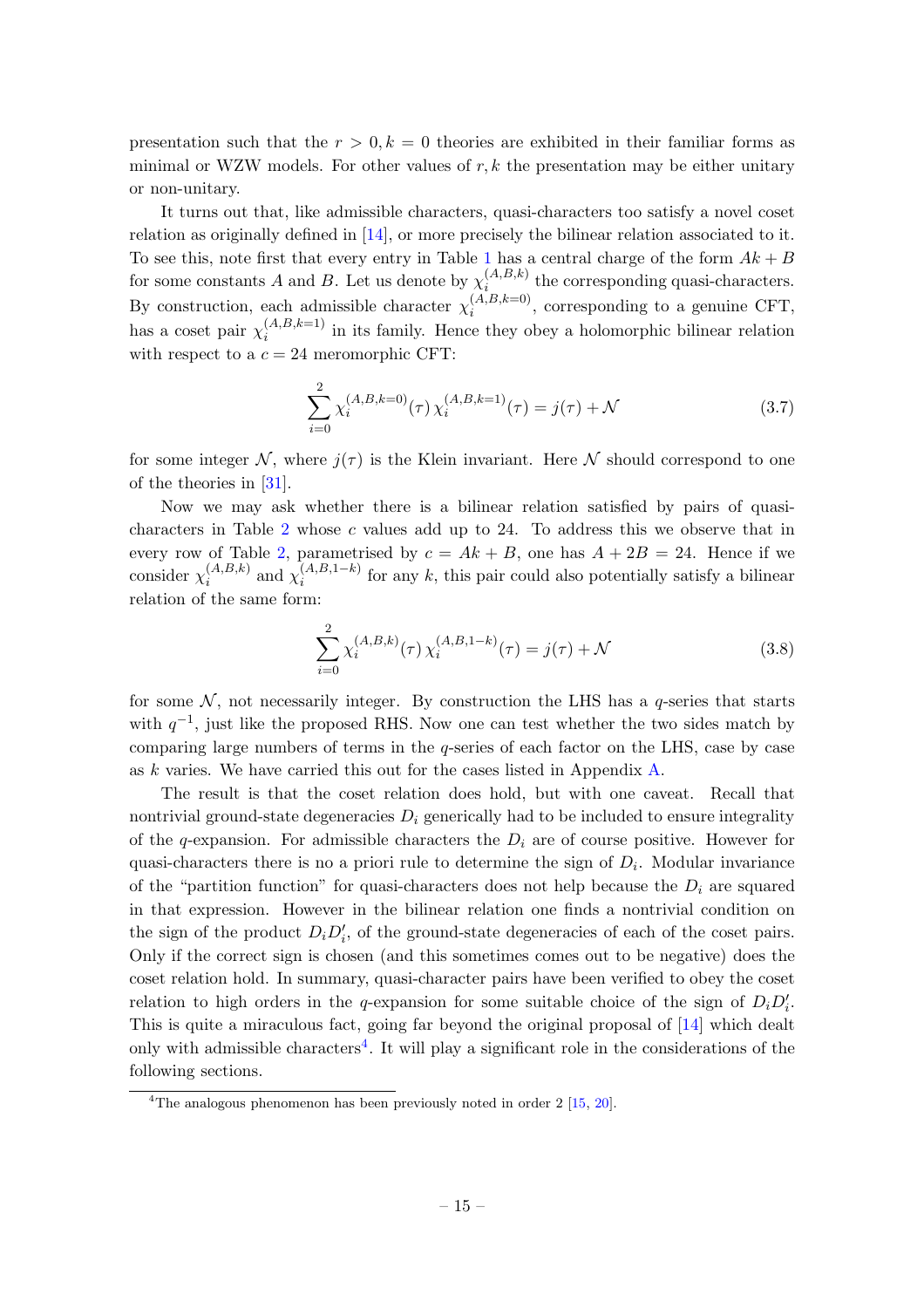In [A](#page-26-0)ppendix A we have summarised the range of values of  $r, k$  and the order in the q-series for which we have verified the conjectured quasi-character families in Table [2.](#page-14-0) We also summarise cases and the order in  $q$  to which we have verified the bilinear relation.

#### <span id="page-16-0"></span>3.3 Modular properties of quasi-character series

In this subsection we discuss the modular properties of the quasi-character families we have proposed in Table [2.](#page-14-0) We have studied each of these families and calculated the modular S-matrix using techniques from  $[30]$ . The relevant result from these references is a general formula for the characters in order 3 with  $\ell = 0$  (which applies equally well to admissible characters or quasi-characters). These are given in terms of the function:

$$
\lambda(\tau) \equiv \frac{\theta_2^4(\tau)}{\theta_3^4(\tau)}\tag{3.9}
$$

by the following two-variable contour integrals:

$$
\chi_0 = N_0(\lambda(1-\lambda))^{\alpha} \int_1^{\infty} dt_2 \int_1^{\infty} dt_1 \left[ t_1(t_1-1)(t_1-\lambda) \right]^a \left[ t_2(t_2-1)(t_2-\lambda) \right]^a (t_2-t_1)^{2\rho}
$$
  
\n
$$
\chi_1 = N_1(\lambda(1-\lambda))^{\alpha} \int_1^{\infty} dt_2 \int_0^{\lambda} dt_1 \left[ t_1(1-t_1)(\lambda-t_1) \right]^a \left[ t_2(t_2-1)(t_2-\lambda) \right]^a (t_2-t_1)^{2\rho}
$$
  
\n
$$
\chi_2 = N_2(\lambda(1-\lambda))^{\alpha} \int_0^{\lambda} dt_2 \int_0^{\lambda} dt_1 \left[ t_1(1-t_1)(\lambda-t_1) \right]^a \left[ t_2(1-t_2)(\lambda-t_2) \right]^a (t_2-t_1)^{2\rho}
$$
  
\n(3.10)

where  $\alpha = -2(\frac{\rho+1}{3} + a)$ . The parameters  $a, \rho$  are related to the central charge and conformal dimensions as:

$$
c = 8(3a + \rho + 1),
$$
  $h_1 = a + \frac{1}{2},$   $h_2 = 2a + \rho + 1$  (3.11)

In terms of the  $\lambda$  variable, the modular S-transformation is  $\lambda \to 1 - \lambda$ . As originally shown in [\[38](#page-30-2), [39](#page-30-3)], under this transformation the above integrals come back to calculable linear combinations of themselves. However this is not sufficient to determine the modulartransformation matrix. One needs to know the degeneracies  $D_i$  and normalisations  $N_i$ ,  $i =$  $0, 1, 2$  in order to do this. These were determined in  $[2, 29, 30]$  $[2, 29, 30]$  $[2, 29, 30]$  $[2, 29, 30]$  $[2, 29, 30]$ , the last of which provided an elegant recursive algorithm to compute  $S$ .

Recalling the discussion on the sign of ground-state degeneracies  $D_i$  of the previous subsection, we now note that this in turn determines the signs of entries in the  $S$ -matrix. Thus we should specify the sign of  $D_i$  when quoting the S-matrix for the members of each family. In the following this sign may be assumed positive except where explicitly noted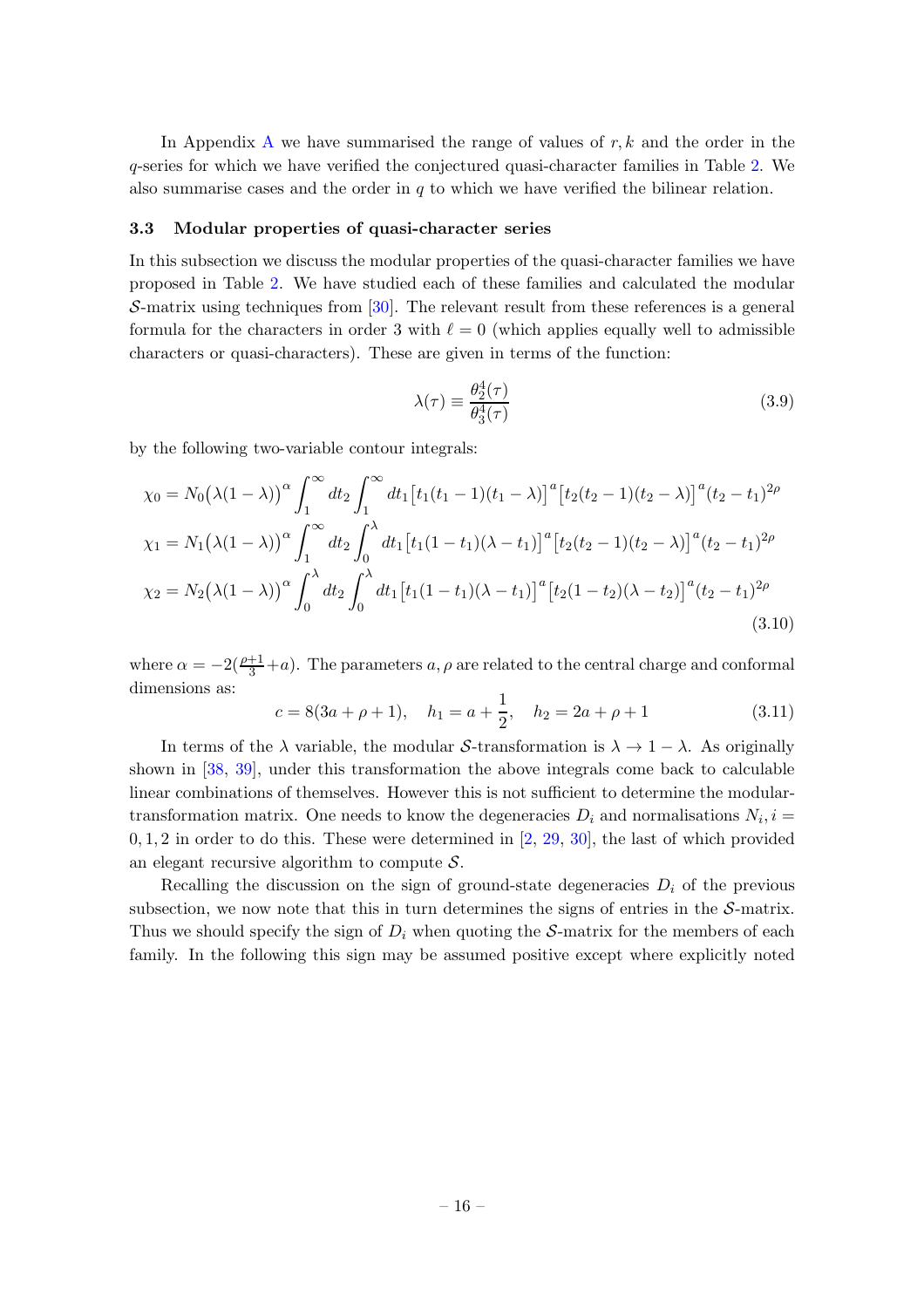as negative. As an example, for the  $A_{4,1}$  family we have:

<span id="page-17-2"></span>
$$
A_{4,1} \text{ family}: \quad \mathcal{S} = \begin{pmatrix} \frac{1}{\sqrt{5}} & \frac{2}{\sqrt{5}} & \frac{2}{\sqrt{5}} \\ \frac{1}{\sqrt{5}} & \frac{5-\sqrt{5}}{10} & \frac{-5-\sqrt{5}}{10} \\ \frac{1}{\sqrt{5}} & \frac{-5-\sqrt{5}}{10} & \frac{5-\sqrt{5}}{10} \end{pmatrix} \quad 2k = 2, 5 \text{ mod } 10
$$
\n
$$
2k = 7, 10 \text{ mod } 10 \quad (D_2 < 0)
$$
\n
$$
\mathcal{S} = \begin{pmatrix} -\frac{1}{\sqrt{5}} & \frac{2}{\sqrt{5}} & \frac{2}{\sqrt{5}} \\ \frac{1}{\sqrt{5}} & \frac{5+\sqrt{5}}{10} & \frac{-5+\sqrt{5}}{10} \\ \frac{1}{\sqrt{5}} & \frac{-5+\sqrt{5}}{10} & \frac{5+\sqrt{5}}{10} \end{pmatrix} \quad 2k = 3, 4 \text{ mod } 10
$$
\n
$$
2k = 8, 9 \text{ mod } 10 \quad (D_2 < 0)
$$
\n
$$
(3.12)
$$

Two more examples that cover a large number of families are:

$$
D_{r,1}
$$
 family, all  $r: \qquad \mathcal{S} = \begin{pmatrix} \frac{1}{2} & 1 & \frac{1}{2} \\ \frac{1}{2} & 0 & -\frac{1}{2} \\ \frac{1}{2} & -1 & \frac{1}{2} \end{pmatrix}$  (3.13)

and:

$$
B_{r,1} \text{ family, all } r: \qquad \mathcal{S} = \begin{pmatrix} \frac{1}{2} & \frac{1}{\sqrt{2}} & \frac{1}{2} \\ \frac{1}{\sqrt{2}} & 0 & -\frac{1}{\sqrt{2}} \\ \frac{1}{2} & -\frac{1}{\sqrt{2}} & \frac{1}{2} \end{pmatrix} \tag{3.14}
$$

Here we find an r-dependent pattern for the signs of  $D_1, D_2$  in order to have the above S-matrix with the given signs. For example, in the  $D_{3,1}$  family one finds positive groundstate degeneracies for  $k = 0, 1, 2, 3, 4$  and negative  $D_2$  for  $k = 5, 6, 7, 8$ . Similar patterns arise in other cases, but they are somewhat complicated and we do not list them here.

The S-matrices for the remaining quasi-character families can be computed using the algorithm presented in [\[30](#page-29-7)].

### <span id="page-17-1"></span><span id="page-17-0"></span>4 Admissible characters in order 3

### 4.1 Adding quasi-characters

We now provide some general results about how to generate new quasi-characters with  $\ell > 0$  by adding two quasi-characters with  $\ell = 0$ . Consider two sets of (quasi-)characters with central charges  $c, c'$  and conformal dimensions  $h_i, h'_i$ . They have the general form:

$$
\chi_i = q^{\alpha_i} \left( a_0^{(i)} + a_1^{(i)} q + a_2^{(i)} q^2 + \cdots \right) \n\chi'_i = q^{\alpha'_i} \left( a'_0^{(i)} + a'_1^{(i)} q + a'_2^{(i)} q^2 + \cdots \right)
$$
\n(4.1)

where the exponents  $\alpha_i, \alpha'_i$  are related in the usual way to the central charge and dimensions. The  $a_n, a'_n$  are integers, but not necessarily positive.

Our goal is to add  $\chi'_i$  to  $\chi_i$ , with a relative coefficient, to generate new objects of the form:

$$
\widetilde{\chi}_i \equiv \chi'_i + N\chi_i = q^{\widetilde{\alpha}_i} \left( \widetilde{a}_0^{(i)} + \widetilde{a}_1^{(i)}q + \widetilde{a}_2^{(i)}q^2 + \cdots \right)
$$
\n(4.2)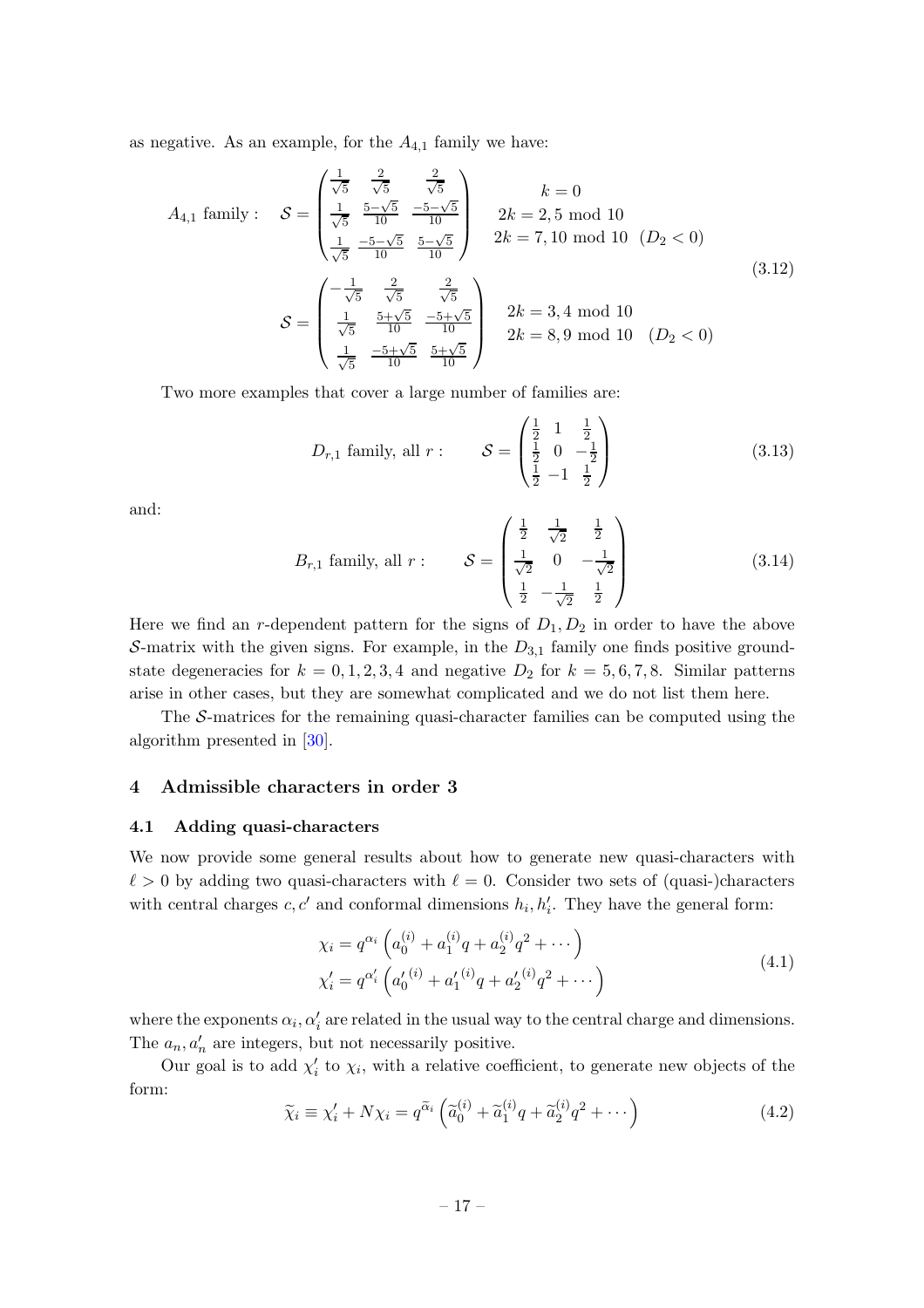where the sum satisfies two conditions: (i) it must have a well-defined modular  $\mathcal{S}\text{-matrix}$ , (ii) it must have a series expansion in integer powers of  $q$  as indicated above. In a later sub-section we will use such sums to generate admissible characters.

The first requirement tells us that  $\chi_i, \chi'_i$  should lie in the same quasi-character family and moreover their modular  $S$ -matrix must be the same. Since every quasi-character family has central charges (in the presentation of Table [2\)](#page-14-0) of the form:

$$
c = Ak + B \tag{4.3}
$$

for all integers  $k$  and some rational numbers  $A, B$ , we see that:

$$
c' - c = (k' - k)A\tag{4.4}
$$

The second requirement implies that  $c' - c$  must be an integer multiple of 24:

<span id="page-18-0"></span>
$$
c' - c = 24m \tag{4.5}
$$

Hence we must ensure that  $(k'-k)A$  is an integral multiple of 24.

Let us now consider a few examples. Here we are going to quote the  $q$ -expansion only to low orders in order not to clutter the equations, however any general conclusions we have drawn about their behaviour are based on examining the q-series to an order of around 1000, as listed in Appendix [A.](#page-26-0) The conclusions are still conjectural of course.

#### Example:  $A_{4,1}$  series:  $k=1,\frac{5}{2}$ 2

From Table [2,](#page-14-0) this series has  $c = 16k + 4$ ,  $h_1 = \frac{6}{5}k + \frac{2}{5}$ ,  $h_2 = \frac{4}{5}k + \frac{3}{5}$  where k is an integer or half-integer. For  $\chi_i$  we take  $k = 1$  because this gives an admissible character. From the Table we read off that  $c = 20, h_1 = \frac{8}{5}$  $\frac{8}{5}$ ,  $h_2 = \frac{7}{5}$  $\frac{7}{5}$ . To this we will add  $\chi'_{i}$ , a set of quasicharacters with  $k' = \frac{5}{2}$  $\frac{5}{2}$ , for which  $c' = 44, h'_1 = \frac{17}{5}$  $\frac{17}{5}$ ,  $h'_2 = \frac{13}{5}$  $\frac{13}{5}$ . From Eq. [\(3.12\)](#page-17-2) we see that both  $k=1$  and  $k'=\frac{5}{2}$  $\frac{5}{2}$  have the same S:

$$
S = \begin{pmatrix} \frac{1}{\sqrt{5}} & \frac{2}{\sqrt{5}} & \frac{2}{\sqrt{5}}\\ \frac{1}{\sqrt{5}} & \frac{5-\sqrt{5}}{10} & \frac{-5-\sqrt{5}}{10} \\ \frac{1}{\sqrt{5}} & \frac{-5-\sqrt{5}}{10} & \frac{5-\sqrt{5}}{10} \end{pmatrix}
$$
(4.6)

The same equation also tells us that the ground-state degeneracies for  $k' = \frac{5}{2}$  must be positive. Now we can add them.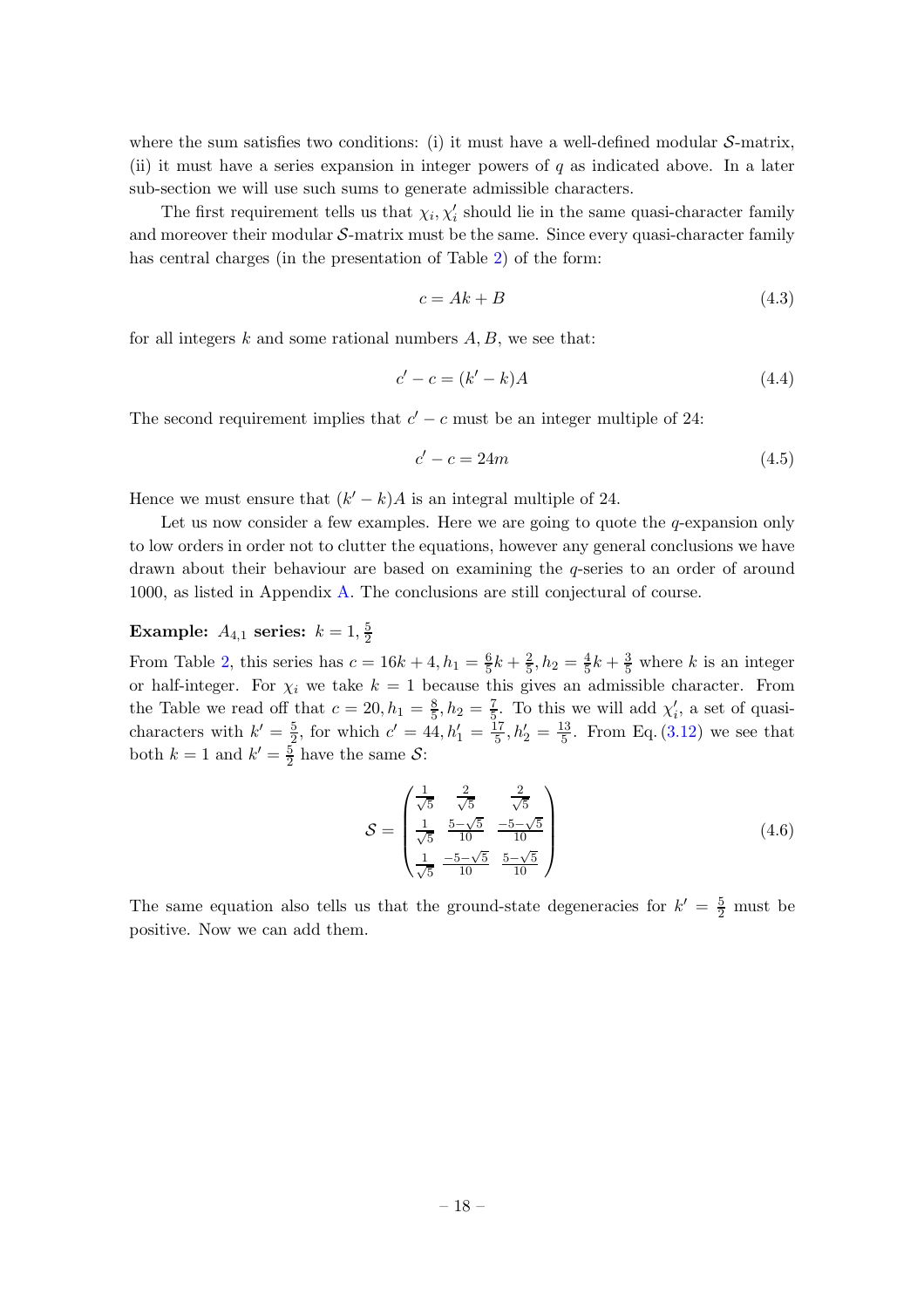The characters have the expansions:

$$
c = 20:
$$
\n
$$
\chi_0 = q^{-\frac{5}{6}} \left( 1 + 120q + 62630q^2 + 3562760q^3 + \cdots \right)
$$
\n
$$
\chi_1 = q^{\frac{23}{30}} \left( 8125 + 805000q + 26708750q^2 + 512587500q^3 + \cdots \right)
$$
\n
$$
\chi_2 = q^{\frac{17}{30}} \left( 2500 + 361250q + 13985000q^2 + 293167500q^3 + \cdots \right)
$$
\n
$$
c = 44:
$$
\n
$$
\chi'_0 = q^{-\frac{11}{6}} \left( 4 - 319q - 32824q^2 + 103089030q^3 + \cdots \right)
$$
\n
$$
\chi'_1 = q^{\frac{23}{30}} \left( 2578125 + 6008750000q + 1314955468750q^2 + 117965856250000q^3 + \cdots \right)
$$
\n
$$
\chi'_2 = q^{\frac{47}{30}} \left( 1717031250 + 489093750000q + 50494582187500q^2 + 2881407247812500q^3 + \cdots \right)
$$
\n(A.7)

An amusing point is that we have been forced to flip the definition of  $h'_1$  and  $h'_2$  in order that the characters can be added, as one can see by comparing the exponents of  $\chi_i, \chi'_i$ above. This is a basis change and should have been dictated by the  $S$ -matrix. However in this particular example the S-matrix (see Eq.  $(3.12)$ ) is actually invariant under this flip and therefore allows either ordering. The right choice is then the one for which adding quasi-characters yields a result with a sensible  $q$ -expansion.

Now defining  $\widetilde{\chi}_i = \chi'_i + N\chi_i$ , we get:

<span id="page-19-0"></span>
$$
\tilde{\chi}_0 = q^{-\frac{11}{6}}(4 + (-319 + N)q + 8(-4103 + 15N)q^2 + 10(10308903 + 6263N)q^3 + \cdots
$$
\n
$$
\tilde{\chi}_1 = q^{\frac{23}{30}}\Big((2578125 + 8125N) + (6008750000 + 805000N)q + (1314955468750 + 26708750N)q^2 + (117965856250000 + 512587500N)q^3 + \cdots\Big)
$$
\n
$$
\tilde{\chi}_2 = q^{\frac{17}{30}}\Big(2500N + (1717031250 + 361250N)q + (489093750000 + 13985000N)q^2 + (50494582187500 + 293167500N)q^3 + \cdots\Big)
$$
\n(4.8)

As expected, the sum has a well-defined  $S$ -matrix and a sensible  $q$ -series. Its exponents are  $\tilde{c} = 44, \tilde{h}_1 = \frac{13}{5}$  $\frac{13}{5}, \tilde{h}_2 = \frac{12}{5}$  $\frac{12}{5}$  and from this one finds  $\ell = 6$ .

## Example:  $D_{r,1}$  series:  $(r, k) = (5, 0), (-5, 1)$

The next example is taken from the  $D_{r,1}$  families in Table [2.](#page-14-0) A general class of examples can be found within this family by taking the pair  $(r, k = 0)$  and  $(-r, k = 1)$  for any r. It is easy to verify that for all such pairs,  $c' - c = 24$ . Similarly, in the  $B_{r,1}$  series one may take  $(r, k = 0)$  and  $(-r - 1, k = 1)$  and again  $c' - c = 24$ .

Let us now take  $\chi_i$  to correspond to  $(r, k) = (5, 0)$ . This is an admissible character. From the Table we read off that  $c=5, h_1=\frac{5}{8}$  $\frac{5}{8}$ ,  $h_2 = \frac{1}{2}$  $\frac{1}{2}$ . To this, we add a quasi-character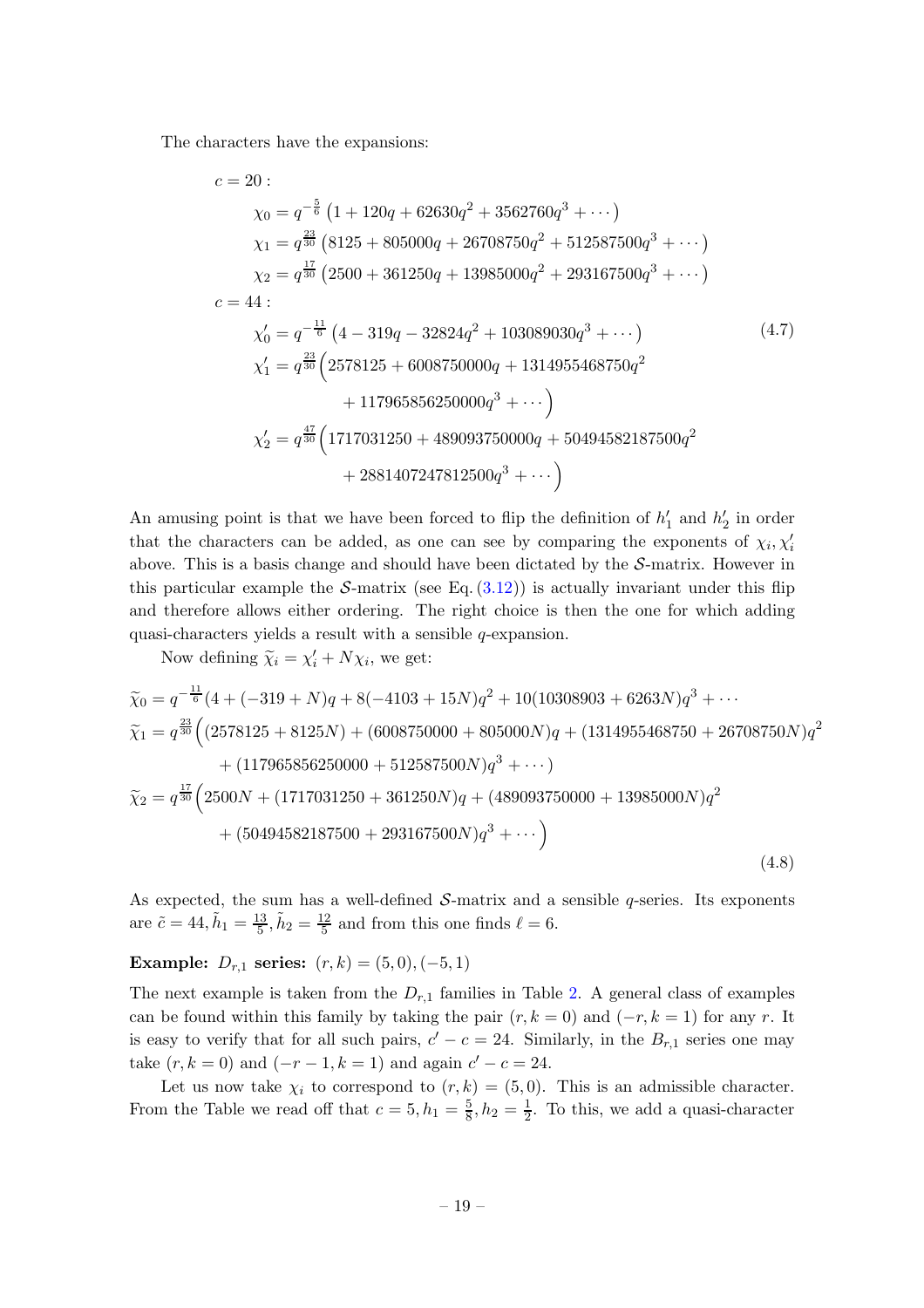$\chi'_{i}$  with  $c' = 29$ . This can be achieved by the choice  $(r', k') = (-5, 1)$  which leads to  $c' = 29, h'_1 = \frac{21}{8}$  $\frac{21}{8}$ ,  $h'_2 = \frac{3}{2}$  $\frac{3}{2}$ .

From Subsection [3.3](#page-16-0) we see that both cases have the same modular  $S$ -matrix, namely:

$$
S = \begin{pmatrix} \frac{1}{2} & 1 & \frac{1}{2} \\ \frac{1}{2} & 0 & -\frac{1}{2} \\ \frac{1}{2} & -1 & \frac{1}{2} \end{pmatrix}
$$
 (4.9)

for a suitable choice of sign of the degeneracies. With this choice of signs, the q-series for the two sets are:

$$
c = 5:
$$
  
\n
$$
\chi_0 = q^{-\frac{5}{24}} (1 + 45q + 310q^2 + 1555q^3 + \cdots)
$$
  
\n
$$
\chi_1 = q^{\frac{5}{12}} (16 + 160q + 880q^2 + 3680q^3 + \cdots)
$$
  
\n
$$
\chi_2 = q^{\frac{7}{24}} (10 + 130q + 712q^2 + 3130q^3 + \cdots)
$$
  
\n
$$
c' = 29:
$$
  
\n
$$
\chi'_0 = q^{-\frac{29}{24}} (1 - 319q + 78590q^2 + 25022911q^3 + \cdots)
$$
  
\n
$$
\chi'_1 = q^{\frac{17}{12}} (3801088 + 397672448q + 17830903808q^2 + 486562070528q^3 + \cdots)
$$
  
\n
$$
\chi'_2 = q^{\frac{7}{24}} (-1624 + 1921192q + 235569088q^2 + 11440410216q^3 + \cdots)
$$
 (4.10)

If we now define  $\tilde{\chi}_i = \chi'_i + N\chi_i$  where N is an arbitrary integer, we get:

<span id="page-20-0"></span>
$$
\widetilde{\chi}_0 = q^{-\frac{29}{24}} \left( 1 + (-319 + N)q + 5(9N + 15718)q^2 + (310N + 25022911)q^3 + \cdots \right)
$$
  
\n
$$
\widetilde{\chi}_1 = q^{\frac{5}{12}} \left( 16N + (160N + 3801088)q + (880N + 397672448)q^2 + (3680N + 17830903808)q^3 + \cdots \right)
$$
  
\n
$$
\widetilde{\chi}_2 = q^{\frac{7}{24}} \left( (10N - 1624) + (130N + 1921192)q + (712N + 235569088)q^2 + (3130N + 11440410216)q^3 + \cdots \right)
$$
\n(4.11)

This sum again has a well-defined modular  $S$ -matrix and sensible  $q$ -series. Its exponents are  $\tilde{c} = 29, \tilde{h}_1 = \frac{13}{8}$  $\frac{13}{8}, \tilde{h}_2 = \frac{3}{2}$  $\frac{3}{2}$  from which one can verify that  $\ell = 6$ .

# Example:  $D_{r,1}$  series:  $(r, k) = (-5, 0), (5, 1)$

This is an amusing example because it is obtained from the previous one by the replacement  $r \rightarrow -r$  keeping the k values fixed, but its behaviour is rather different. The S-matrix is actually the same as in the previous example. Now  $(r, k) = (-5, 0)$  has  $c = -5$  while  $(r',k') = (5,1)$  with  $c' = 19$ . This time the second one is an admissible character (it is the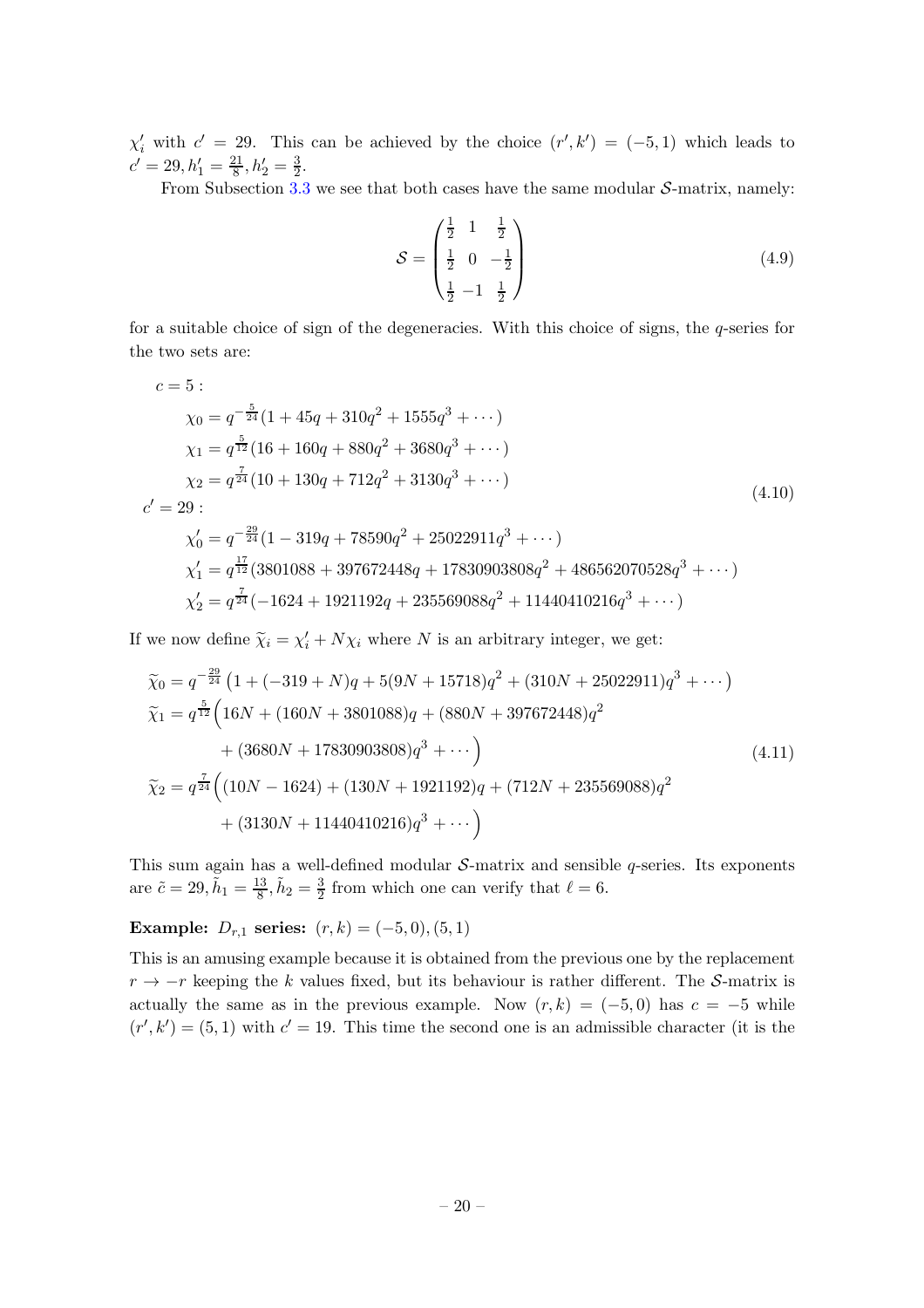coset of  $(5,0)$  with respect to a meromorphic  $c = 24$  theory). The sum is found to be:

<span id="page-21-2"></span>
$$
\tilde{\chi}_0 = q^{-\frac{19}{24}} \left( 1 + (171 + 64N)q + (60895 + 3520N)q^2 + (2958376 + 52160N)q^3 + \cdots \right)
$$
  
\n
$$
\tilde{\chi}_1 = q^{-\frac{5}{12}} \left( N + (2432 - 10N)q + (296192 + 45N)q^2 + (10216832 - 130N)q^3 + \cdots \right)
$$
  
\n
$$
\tilde{\chi}_2 = q^{\frac{17}{24}} \left( (5016 - 640N) + (483208 - 14720N)q + (15160024 - 163968N)q^2 + (275040656 - 1260800N)q^3 + \cdots \right)
$$
\n(4.12)

We notice that, unlike the previous example, there are oscillating signs in the last character. We will return to this point below.

#### Example:  $A_{2,1} \otimes A_{2,1}$  series:  $k = 0, \frac{3}{2}$ 2

The last example we will consider is from the  $A_{2,1} \otimes A_{2,1}$  series which has  $c = 16k + 4$ ,  $h_1 =$ 4  $\frac{4}{3}k + \frac{1}{3}$  $\frac{1}{3}$ ,  $h_2 = \frac{2}{3}$  $\frac{2}{3}k + \frac{2}{3}$  where k is an integer or half-integer. For  $\chi_i$  we will take  $k = 0$  because this gives an admissible character, that of the  $A_{2,1} \otimes A_{2,1}$  WZW model. From the Table [2,](#page-14-0) we read off that  $c = 4, h_1 = \frac{1}{3}, h_2 = \frac{2}{3}$ . To this we add  $\chi'_i$  which corresponds to  $k' = \frac{3}{2}$ , for which  $c' = 28, h'_1 = \frac{7}{3}$  $\frac{7}{3}$ ,  $h'_2 = \frac{5}{3}$  $\frac{5}{3}$ . Both these characters have the same S matrix which is given by:

$$
S = \begin{pmatrix} \frac{1}{3} & \frac{4}{3} & \frac{4}{3} \\ \frac{1}{3} & \frac{1}{3} & -\frac{2}{3} \\ \frac{1}{3} & -\frac{2}{3} & \frac{1}{3} \end{pmatrix}
$$
(4.13)

This allows us to take a linear combination of  $\chi_i$  and  $\chi'_i$  by defining  $\tilde{\chi}_i = \chi'_i + N\chi_i$ , which has the following *q*-expansion:

<span id="page-21-1"></span>
$$
\tilde{\chi}_0 = q^{-\frac{7}{6}} \Big( 1 + (-77 + N)q + (64274 + 16N)q^2 + (14583702 + 98N)q^3 + \cdots \Big)
$$
  
\n
$$
\tilde{\chi}_1 = q^{\frac{1}{6}} \Big( 3N + (492075 + 33N)q + (63930384 + 150N)q^2
$$
  
\n
$$
+ (3137548932 + 564N)q^3 + \cdots \Big)
$$
  
\n
$$
\tilde{\chi}_2 = q^{\frac{1}{2}} \Big( (5103 + 9N) + (2924019 + 54N)q + (253103697 + 243N)q^2
$$
  
\n
$$
+ (10060647606 + 828N)q^3 + \cdots \Big)
$$
\n(4.14)

In each of the above examples,  $\tilde{\chi}_i$  has Wronskian index  $\ell = 6$ , as one can verify using the Riemann-Roch theorem. In the next subsection we show how to determine  $\ell$  in general when adding a pair of quasi-characters. We also note that for general values of N the  $\tilde{\chi}_i$ are generically quasi-characters, but we will show later on that for some ranges of  $N$  they correspond to admissible characters.

### <span id="page-21-0"></span>4.2 Wronskian index of a sum of two quasi-characters

Here we compute the Wronskian index  $\ell$  corresponding to the sum of a pair of quasicharacters whose central charges differ by  $24m$ . Without loss of generality we have assumed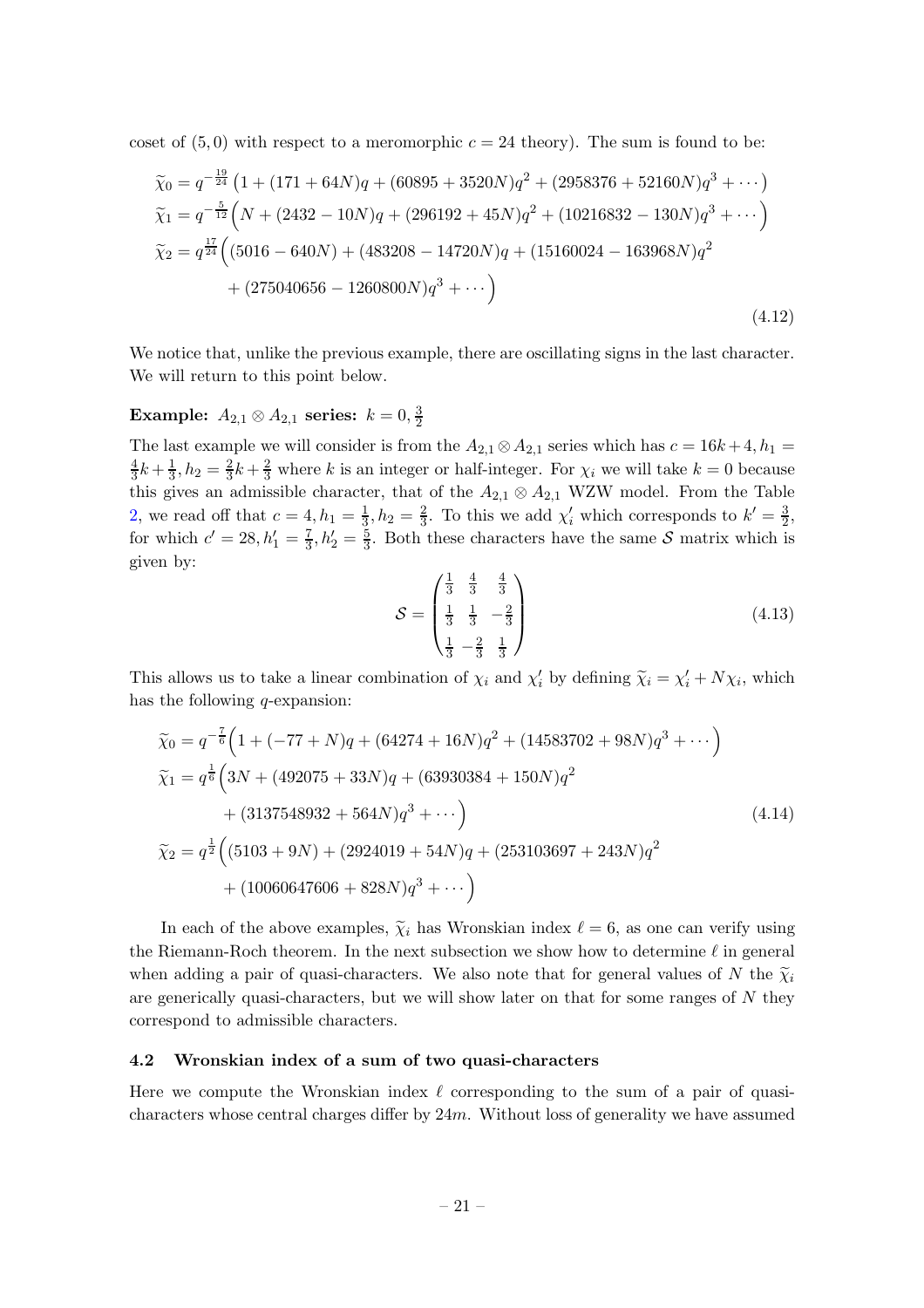that  $c' > c$  and hence m takes values over positive integers only. We now want to find out the values of the exponents  $\tilde{\alpha}_i$  for the sum of the two original quasi-characters.

For the identity character we see that since  $c' > c$ ,  $-\frac{c'}{24} < -\frac{c}{24}$  and hence  $\chi'_0$  is more singular than  $\chi_0$ . Therefore the leading term of  $\chi_0$  adds to the  $m^{th}$  term of  $\chi'_0$ , and we have

$$
\widetilde{\alpha}_0 = \alpha'_0 = -\frac{c'}{24} \tag{4.15}
$$

Next, consider  $\tilde{\alpha}_1$ . We can write  $\alpha_1$  and  $\alpha'_1$  in the following way

$$
\alpha_1 = -\frac{c}{24} + h_1 = -\frac{c'}{24} + h_1 + m, \qquad \alpha'_1 = -\frac{c'}{24} + h'_1 \tag{4.16}
$$

The exponent  $\tilde{\alpha}_1$  corresponds to the more singular of the above two exponents, hence we have:

$$
\widetilde{\alpha}_1 = \widetilde{\alpha}_0 + \min(h'_1, h_1 + m) \tag{4.17}
$$

By the same reasoning we see that:

$$
\widetilde{\alpha}_2 = \widetilde{\alpha}_0 + \min(h'_2, h_2 + m) \tag{4.18}
$$

Depending on which values are smaller in the above, there are four possibilities.

Consider the case where  $h'_1 < h_1 + m$ . Combining Eq. [\(4.5\)](#page-18-0) with the Riemann-Roch relation Eq.  $(3.1)$ , we find that:

$$
h'_1 - h_1 + h'_2 - h_2 = \frac{c'}{8} - \frac{c}{8} = 3m
$$
\n(4.19)

This in turn implies:

$$
h'_1 - h_1 - m = 2m + h_2 - h'_2 < 0 \tag{4.20}
$$

from which we conclude that:

$$
h_2' > h_2 + 2m \tag{4.21}
$$

Thus we see that both  $h'_1$  and  $h'_2$  cannot be less than  $h_1 + m$  and  $h_2 + m$  simultaneously. So we can restrict ourselves to the remaining three cases.

Let us start with the case where  $h_i + m < h'_i$  for both  $i = 1, 2$ . Then the  $\tilde{\alpha}_i$  are:

<span id="page-22-0"></span>
$$
\tilde{\alpha}_0 = -\frac{c'}{24}, \quad \tilde{\alpha}_1 = -\frac{c'}{24} + h_1 + m, \quad \tilde{\alpha}_2 = -\frac{c'}{24} + h_2 + m
$$
\n(4.22)

We now use the Riemann-Roch relation again to find the value of the Wronskian index  $\ell$ for this set of exponents:

$$
\sum_{i=0}^{2} \widetilde{\alpha}_i = \frac{1}{2} - \frac{\ell}{6}
$$
\n(4.23)

Inverting this and using Eqs. $(4.22, 4.5, 3.1)$  $(4.22, 4.5, 3.1)$  $(4.22, 4.5, 3.1)$  $(4.22, 4.5, 3.1)$  $(4.22, 4.5, 3.1)$  we find:

$$
\ell = 6m \tag{4.24}
$$

Repeating this for the other two cases, we get the  $\ell$  values listed in Table [3.](#page-23-1)

The above construction can be generalised to the sums of three or more quasi-characters. The arguments are very similar in spirit  $-$  each of the summands has to have the same central charge mod 24, and also the same modular  $S$ -matrix. One can easily verify that the sums obtained in this way have larger and larger values of  $\ell$ .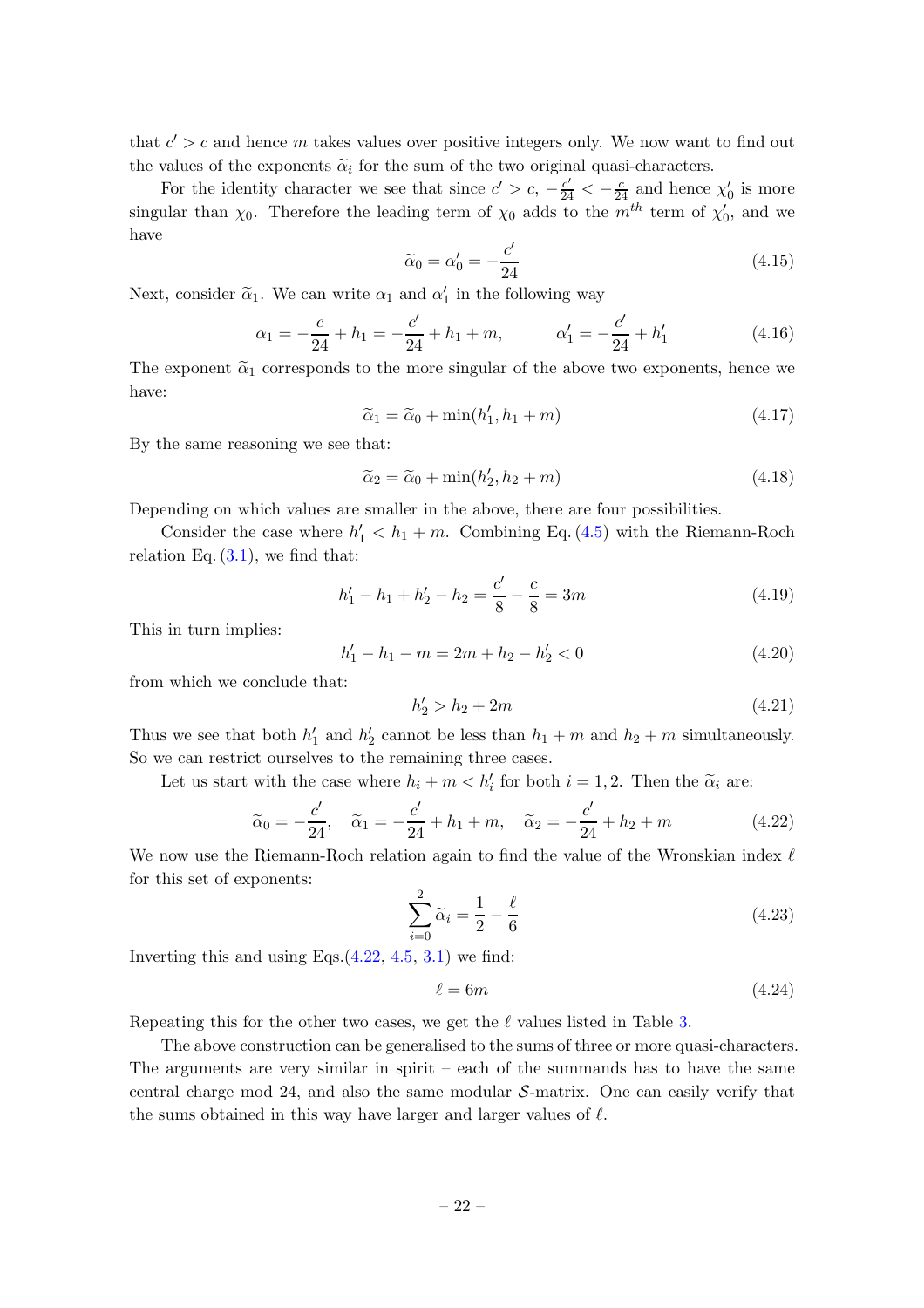|          | $\min(h'_1, h_1 + m)$ $\min(h'_2, h_2 + m)$ |                     |
|----------|---------------------------------------------|---------------------|
| $h'_{1}$ | $h_2+m$                                     | $6(h'_2 - h_2 - m)$ |
| $h_1+m$  | $h'_{2}$                                    | $6(h'_1 - h_1 - m)$ |
| $h_1+m$  | $h_2+m$                                     | 6m                  |

<span id="page-23-1"></span>**Table 3.** Possible values of the Wronskian index  $\ell$ 

#### <span id="page-23-0"></span>4.3 New admissible characters with  $\ell > 0$

In the previous subsection we showed how to add sets of quasi-characters with  $\ell = 0$  in such a way that the sum is a set of quasi-characters with  $\ell > 0$ . We found that the sum has values of  $\ell$  that are multiples of 6. The resulting quasi-characters depend on arbitrary integers, the coefficients of each summand. Now we look for examples where the arbitrary integers can be chosen in such a way that all the negative coefficients are removed. This will impose bounds on the integers.

First, let us classify the type of behaviour of quasi-characters with respect to the occurrence of minus signs. In order 2 this was done in [\[20](#page-29-10)] and, as we discussed above, the result was that there are two types of quasi-characters, which were labelled Type I and Type II depending on the behaviour of the identity character.

In order 3, the situation is more complex. We classify each of the three quasi-characters into one of the following classes:

- Class A: The *q*-expansion has only non-negative coefficients.
- Class B: After a finite power of the q expansion, there are only positive coefficients (assuming the ground state degeneracy is chosen positive).
- Class C: After a finite power of the q expansion there are only negative coefficients (again assuming the ground state degeneracy is chosen positive).
- Class D: The asymptotic sign of the coefficients does not stabilize but oscillates between positive and negative values.

Note that each of the A,B,C behaviours is defined in a convention where the first term is chosen positive, corresponding to a positive degeneracy  $D_i$ . If instead one chooses  $D_i < 0$ , which is sometimes required, then the behaviour flips in an obvious way.

One has to specify one of  $A,B,C,D$  for each of the three  $\chi_i$ , so the class is specified by a triple. In this notation, admissible characters correspond to Class AAA. We have found examples of type AAD, ABD, ACD, BBB, BBC and many more. Clearly the variety of behaviours is far more complicated than in order 2. Going back to the examples in Subsection [4.1,](#page-17-1) recall that one of the two sets of quasi-characters in each example is admissible or AAA. We have verified to high orders ( $\sim q^{5000}$ ) that in the first and last examples  $\chi'_{i}$  is BAA, in the second example  $\chi'_{i}$  is BAC and in the third example  $\chi_{i}$  is ADA.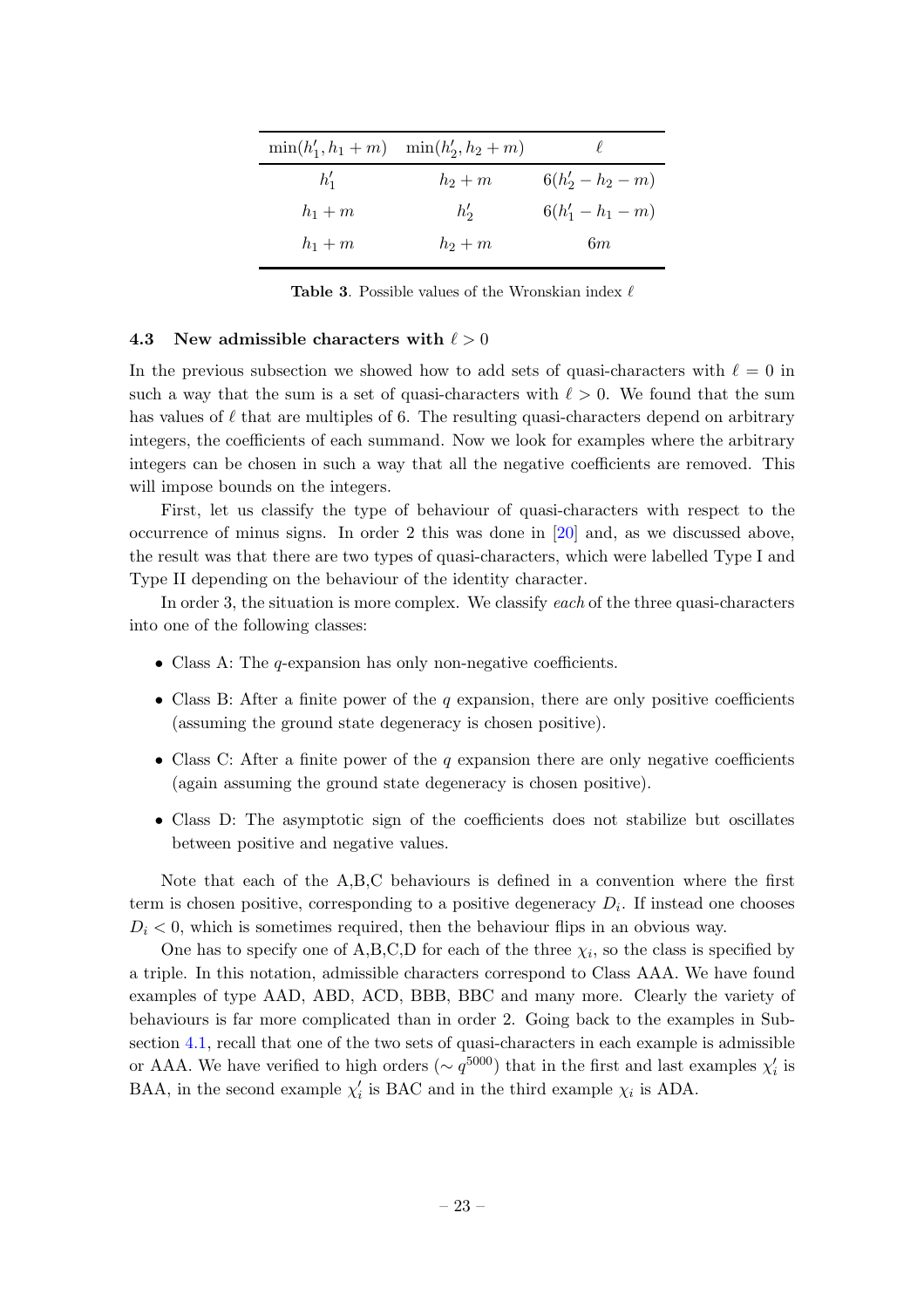Now the idea is to generate admissible characters by suitably choosing the coefficient N. Let us first examine this for each of the four examples of Subsection [4.1.](#page-17-1) In the first one, involving a pair with  $(c, c') = (20, 44)$ , the sum in Eq.  $(4.8)$  becomes admissible for  $N \geq 319$ . In the second example, involving a pair with  $(c, c') = (5, 29)$ , the sum in Eq. [\(4.11\)](#page-20-0) also becomes admissible for  $N \geq 319$  (this is just a coincidence as far as we can see). In the third example, involving a pair with  $(c, c') = (-5, 19)$ , we find that the character appears to become admissible for  $-2 \lt N \lt 7$ . This case is more tricky because of the type D behaviour of the middle quasi-character. Still, putting N equal to  $-2$  and 7 by turns, we have verified that the result appears admissible up to order  $q^{5000}$ . Finally in the last example, involving a pair with  $(c, c') = (4, 28)$ , we find the characters become admissible for  $N \geq 77$ . Clearly many more examples can be generated in this way, though we do not yet have a general theory or classification.

### <span id="page-24-0"></span>4.4 Cosets and three-character CFT with  $\ell > 6$

In this subsection we present an example of a coset CFT that matches with one of the admissible characters constructed in subsection [4.1.](#page-17-1) This will provide a demonstration that at least some of the admissible characters obtained by adding quasi-characters coincide, for a specific value of the coefficient  $N$ , with those of a genuine conformal field theory.

The novel coset construction of [\[14\]](#page-28-0) tells us that if we coset a meromorphic CFT of central charge 8N by a CFT with p characters and Wronskian index  $\ell$ , the coset theory has Wronskian index:

$$
\tilde{\ell} = p^2 + (2N - 1)p - 6(n_1 + n_2) - \ell \tag{4.25}
$$

Here  $n_1, n_2$  are integers such that  $h_i + \tilde{h}_i = n_i, i = 1, 2$ . It has been argued in the above reference that the minimal value of  $n_1, n_2$  in such examples is 2. If we assume these values, and consider a three-character  $\ell = 0$  theory in the denominator of the coset, the above formula reduces to:

$$
\tilde{\ell} = 6N - 18\tag{4.26}
$$

Thus if we start with a 32-dimensional meromorphic CFT based on an even self-dual lattice with a complete root system (for which  $N = 4$ ) the coset theory has  $\tilde{\ell} = 6$ . The coset construction defines a genuine CFT. One can compute the characters of this CFT and try to match them with one or more of the admissible characters previously constructed.

As an example we consider the CFT of 32 free bosons on the Kervaire lattice [\[40\]](#page-30-4) with complete root system  $A_1^8 A_3^8$  [\[41\]](#page-30-5). The corresponding level-1 Kac-Moody algebra has dimension 144 and the single character of this theory is:

$$
\chi = j^{\frac{1}{3}}(j - 848) = q^{-\frac{4}{3}}(1 + 144q + \cdots)
$$
\n(4.27)

We now take the quotient of this meromorphic CFT by the WZW model  $A_{3,1}$ . The result is a three-character CFT with  $c = 29$ ,  $h_1 = \frac{13}{8}$  $\frac{13}{8}$ ,  $h_2 = \frac{3}{2}$  $\frac{3}{2}$ . Its Kac-Moody algebra has dimension 129.

We can now compare this with the family of admissible characters in our example Eq. [\(4.11\)](#page-20-0). That entire family has precisely  $c = 29$ ,  $h_1 = \frac{13}{8}$  $\frac{13}{8}$ ,  $h_2 = \frac{3}{2}$  $\frac{3}{2}$  for any non-zero value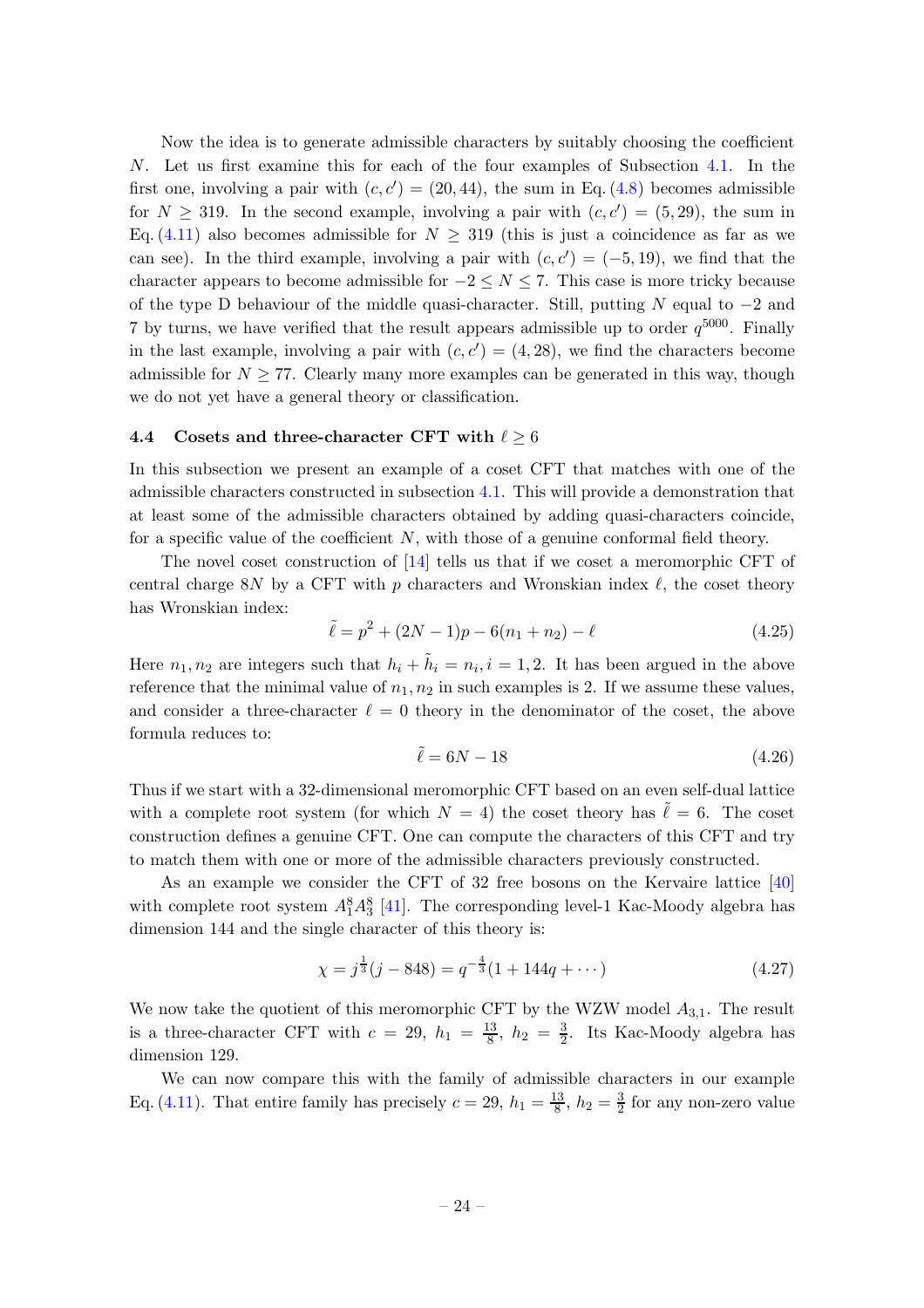of  $N$ . The last step is to note that the dimension of the would-be Kac-Moody algebra there is  $N - 319$ . Setting  $N = 448$ , the coefficient becomes 129. Thus we have reproduced a set of  $\ell = 6$  admissible characters with the right exponents and dimension of Kac-Moody algebra to correspond to our coset theory above. To verify that this is indeed the case, we evaluate the bilinear product of the corresponding admissible characters with the  $A_{3,1}$ WZW characters. The result turns out to be  $j^{\frac{1}{3}}(j-848)$ , which is exactly the character of the original meromorphic theory.

As another example, we consider the CFT of 32 free bosons on the Kervaire lattice with complete root sysytem  $A_2^2 A_{14}^2$ . The corresponding level-1 Kac-Moody algebra has dimension 448 and the single character of this theory is:

$$
\chi = j^{\frac{1}{3}}(j - 544) = q^{-\frac{4}{3}}(1 + 448q + \cdots)
$$
\n(4.28)

We now take the quotient of this meromorphic CFT by the  $A_{2,1} \otimes A_{2,1}$  WZW model. The result is a three-character CFT with  $c = 28, h_1 = \frac{5}{3}$  $\frac{5}{3}$ ,  $h_2 = \frac{4}{3}$  $\frac{4}{3}$ . Its Kac-Moody algebra has dimension 432.

We can now compare this with the family of admissible characters in our example Eq. [\(4.14\)](#page-21-1). The entire family has  $c = 28, h_1 = \frac{4}{3}$  $\frac{4}{3}$ ,  $h_2 = \frac{5}{3}$  $\frac{5}{3}$  for any non-zero value of N and the dimension of the would-be Kac-Moody algebra is  $N - 77$ . Thus, setting  $N = 509$ , we reproduce a set of  $\ell = 6$  admissible characters with the right exponents and dimension of Kac-Moody algebra, after switching  $\tilde{h}_1$  and  $\tilde{h}_2$  to match the coset theory above. Once again, to verify that this indeed the case, we evaluate the bilinear product of the corresponding admissible characters with the  $A_{2,1} \otimes A_{2,1}$  WZW characters. The result turns out to be  $j^{\frac{1}{3}}(j-544)$ , which is exactly the character of the original meromorphic CFT.

So far we have not been able to find coset theories to correspond to our examples in Eq. [\(4.8\)](#page-19-0) and Eq. [\(4.12\)](#page-21-2), but we also cannot rule out the existence of such theories.

One outstanding puzzle is that we have not found any set of quasi- or admissible characters in order 3 having  $\ell = 1, 2, 3, 4, 5 \mod 6$ . For two-character theories one can prove that odd values are forbidden [\[3\]](#page-28-2), and the classification of [\[20](#page-29-10)] includes all even values. It may be the case that in order 3, the missing values of  $\ell$  are all forbidden for some reason, or else they exist and require an entirely new construction. More work is required to settle this issue.

### <span id="page-25-0"></span>5 Discussion and conclusions

We have proposed a large collection of families of quasi-characters with vanishing Wronskian index  $(\ell = 0)$  and provided evidence for their existence. This provides at least a partial answer to the fascinating mathematical question of where in the parameter space of vector-valued modular functions in order 3 one finds a  $q$ -expansion with integral coefficients. In addition, an analysis of the modular S-matrix of our quasi-characters based on the contour-integral proposal of [\[29,](#page-29-6) [30](#page-29-7)] allows us to determine when two or more quasicharacters can be added to each other preserving modularity. The sums so obtained have Wronskian index  $\ell = 6m$  for some positive integer m. We worked out a few examples where the sum has  $\ell = 6$ .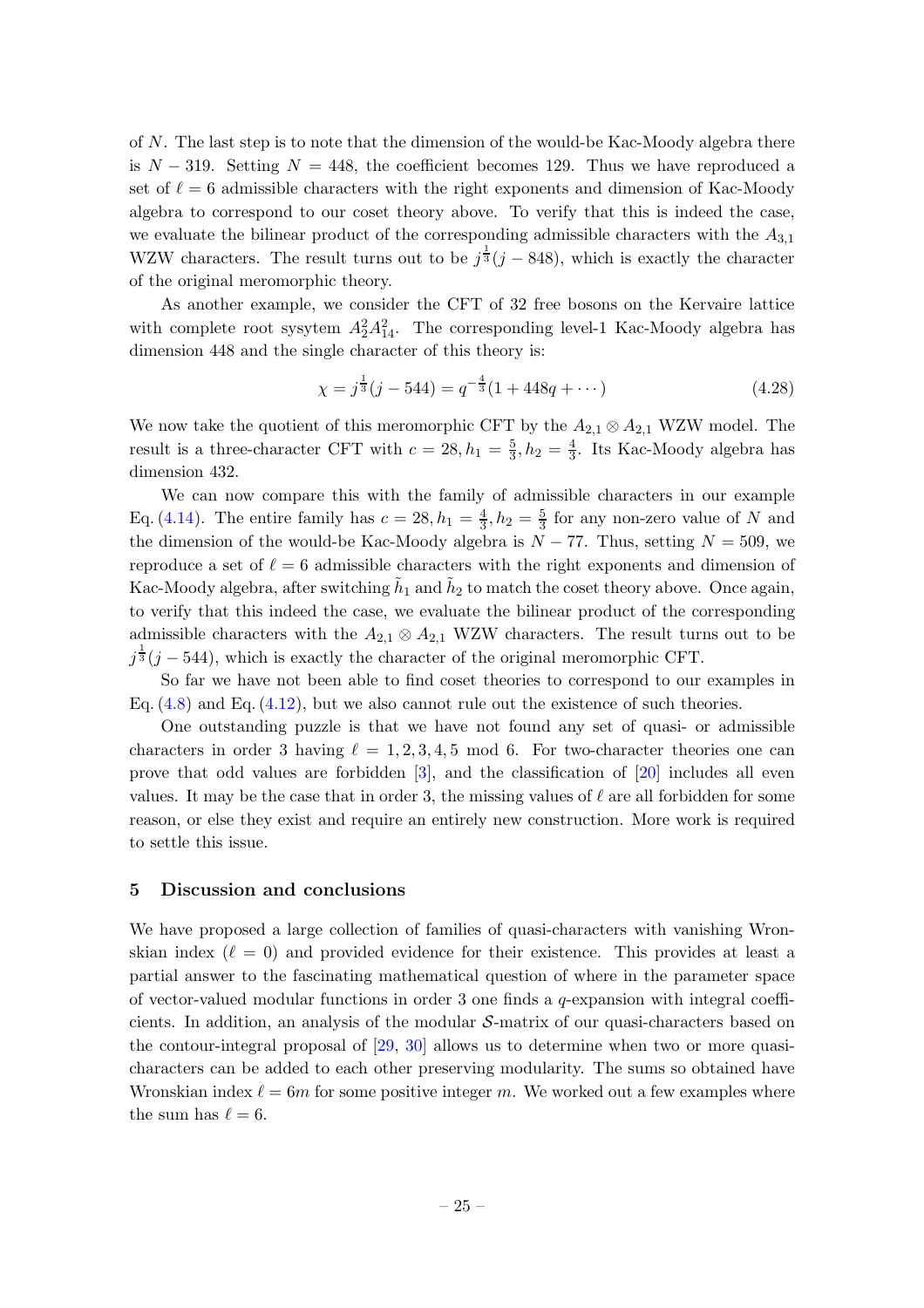Next we showed that among these sums, one can find admissible characters where the q-expansion is completely non-negative. These can potentially correspond to CFT. Finally we identified a couple of novel coset models having three characters and  $\ell = 6$  and identified them as special cases of our admissible characters. This shows that the set of admissible characters generated by our construction that correspond to actual CFT with  $\ell = 6$  is non-empty.

Our method involved two types of computations: an evaluation of the q-series starting from modular differential equations up to some large finite power of  $q$ , and computation of the modular  $S$ -matrix using the contour integral representation. The first of these is clearly limited to finite powers of  $q$  and for this reason our results (about both the existence of quasi-characters and the bilinear relation between them) are conjectural from a rigorous mathematical point of view. Proving the existence of quasi-characters in order 3 would require mathematical results analogous to those obtained in [\[7,](#page-28-3) [8](#page-28-4), [12,](#page-28-6) [36](#page-30-0)] for the order 2 case. A related point is that while the classification of admissible characters in order 2 is complete [\[20\]](#page-29-10), we make no claim to completeness here and this issue needs to be investigated further.

We note that in [\[14](#page-28-0)] the bilinear relation among characters was proved using the hypergeometric representation of the characters and considerations of holomorphy. This was an exact result, not relying on the q-series expansion. An analogous result should be provable in order 3 using the contour-integral representation of (quasi-)characters as in [\[29](#page-29-6), [30\]](#page-29-7). This is definitely worthy of investigation.

A complete classification of quasi-characters in order 3, together with an algorithm to combine them suitably, would complete the classification of admissible characters in order 3.

### Acknowledgements

RP and PS would like to acknowledge the INSPIRE Scholarship for Higher Education, Government of India. All of us are grateful for support from a grant by Precision Wires India Ltd. for String Theory and Quantum Gravity research at IISER Pune. Part of this work was carried out in the congenial atmosphere of the National Strings Meeting at IISER Bhopal, December 2019, and we would like to thank the organisers for the kind hospitality and awesome food.

### <span id="page-26-0"></span>Appendix

### A Verifying integrality and the bilinear relation

Here we briefly summarise the procedure to find a recursive solution of the 3rd-order MLDE discussed in the body of this paper. More details may be found in [\[2](#page-27-1)]. Thereafter we make a list of all the cases, as well as the order of expansion in powers of  $q$ , to which we have explicitly verified the results presented.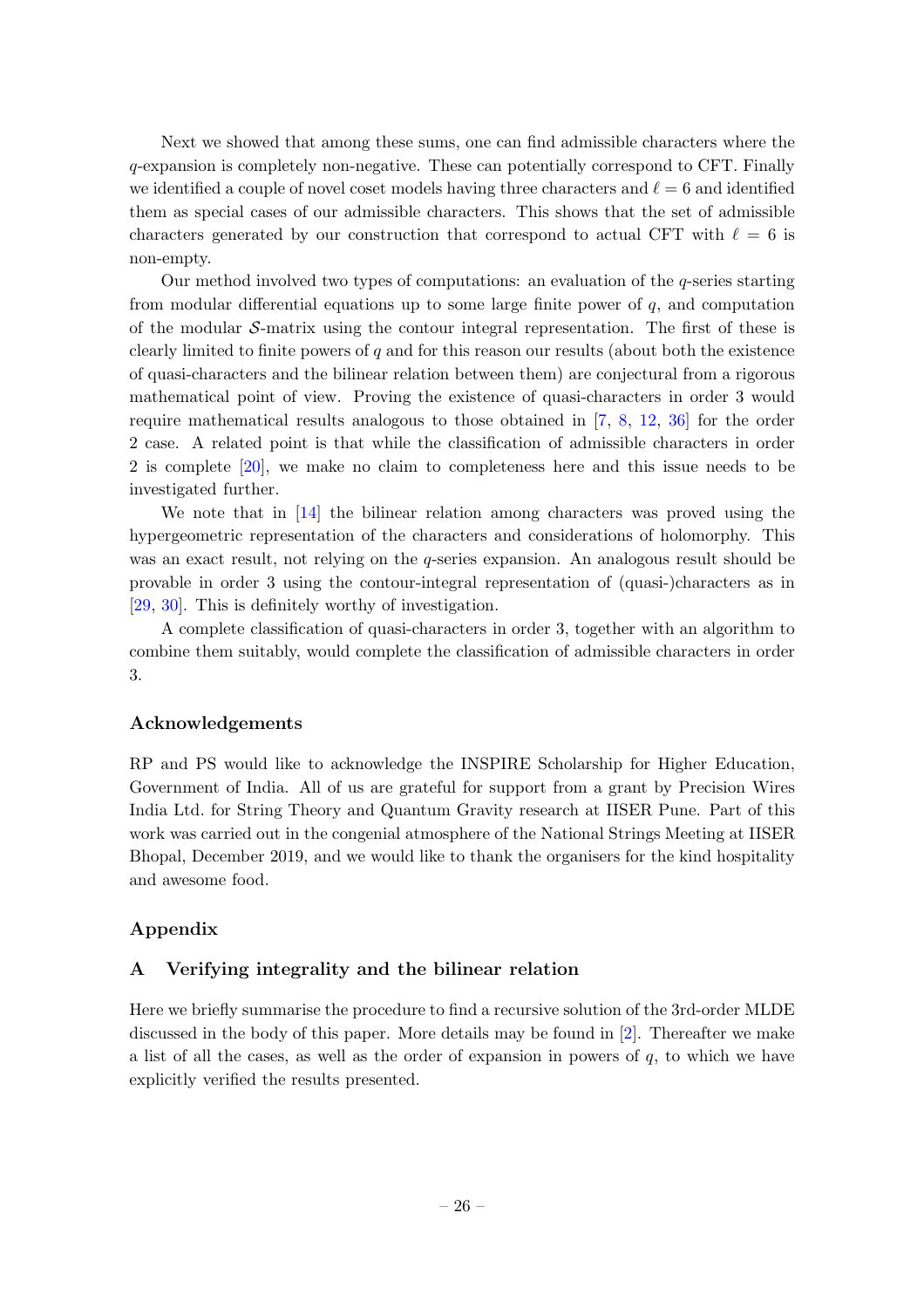The conjectured quasi-characters must satisfy the following third-order MLDE with  $\ell = 0$ :

<span id="page-27-2"></span>
$$
\left(\mathcal{D}^3 + \pi^2 \mu_1 E_4 \mathcal{D} + i \pi^3 \mu_2 E_6\right) \chi(\tau) = 0 \tag{A.1}
$$

where  $\mu_1, \mu_2$  are parameters, and  $\mathcal D$  is  $2\pi i$  times the covariant derivative in Eq. [\(2.5\)](#page-3-3). By substituting the series expansion  $\chi_i(\tau) = q^{\alpha_i} \sum_n a_n^{(i)} q^n$  in Eq. [\(A.1\)](#page-27-2) and imposing the obtained indicial equation, one finds that the parameters are given by:

$$
\mu_1 = \frac{2}{9} - 4(\alpha_0 \alpha_1 + \alpha_0 \alpha_2 + \alpha_1 \alpha_2); \quad \mu_2 = 8\alpha_0 \alpha_1 \alpha_2 \tag{A.2}
$$

Thus the recurrence relation satisfied by the coefficients  $a_k$  is

$$
a_n^{(i)} = \frac{\sum_{s=1}^n \left( 4(\alpha_i - s + n) \left( (2s - \alpha_i - n) E_{2,s} + 8(\alpha_i \alpha_j + \alpha_i \alpha_k + \alpha_j \alpha_k) E_{4,s} \right) - 8\alpha_i \alpha_j \alpha_k E_{6,s} \right) a_{n-s}^{(i)}}{-2n(1 + 2n - 2\alpha_j - 4\alpha_k)(1 + 2n - 4\alpha_j - 2\alpha_k)}
$$
(A.3)

where  $\alpha_i$  is the exponent of the character which is being solved for and  $\alpha_j, \alpha_k$  are the exponents of the other two characters. In this expression  $\alpha_i$  and  $\alpha_k$  appear symmetrically and can be arbitrarily chosen to be either exponent.

Clearly the solution is a function of the rational parameters  $\alpha_i$ , as described in the introduction. To check which values of the exponents correspond to valid solutions as admissible characters or quasi-characters, we must check for integrality of the coefficients  $a_n$ , after suitably normalising the solution. This requires the denominators of the coefficients to stabilise beyond some finite order in  $q$ . Hence, the solutions where the denominators do not appear to stabilise for large orders of q are discarded.

It is important to note that the MLDE is very sensitive to the input parameters, i.e  $c, h_i$ . If one inputs values of  $c, h_i$  which do not correspond to either admissible characters or quasi-characters, then the denominators grow rapidly with increasing orders in the  $q$ expansion. In fact, the LCM of the denominators, as a function of the order of expansion, is seen to grow exponentially. This is not the case for both characters and quasi-characters, where the denominator eventually stabilises to a fixed value.

The existence of quasi-characters (namely the stabilisation referred to above) has been tested by us for the cases in Table [4.](#page-28-7)

The q-expansion was also used to check the bilinear relation between quasi-characters labelled by k and  $1 - k$  in the same family. A small caveat is that one needs to divide the bilinear product by  $D_0D'_0$  to obtain the Klein *j*-function plus a constant. We have checked the bilinear relations to order  $q^{10}$  and matched them with the q-expansion of j for k ranging from 1 to 10 and, where applicable, r ranging from  $-5$  to 5.

### References

- <span id="page-27-0"></span>[1] S. D. Mathur, S. Mukhi and A. Sen, On the Classification of Rational Conformal Field Theories, [Phys. Lett.](https://doi.org/10.1016/0370-2693(88)91765-0) B213 (1988) 303.
- <span id="page-27-1"></span>[2] S. D. Mathur, S. Mukhi and A. Sen, Reconstruction of Conformal Field Theories From Modular Geometry on the Torus, [Nucl. Phys.](https://doi.org/10.1016/0550-3213(89)90615-9) B318 (1989) 483.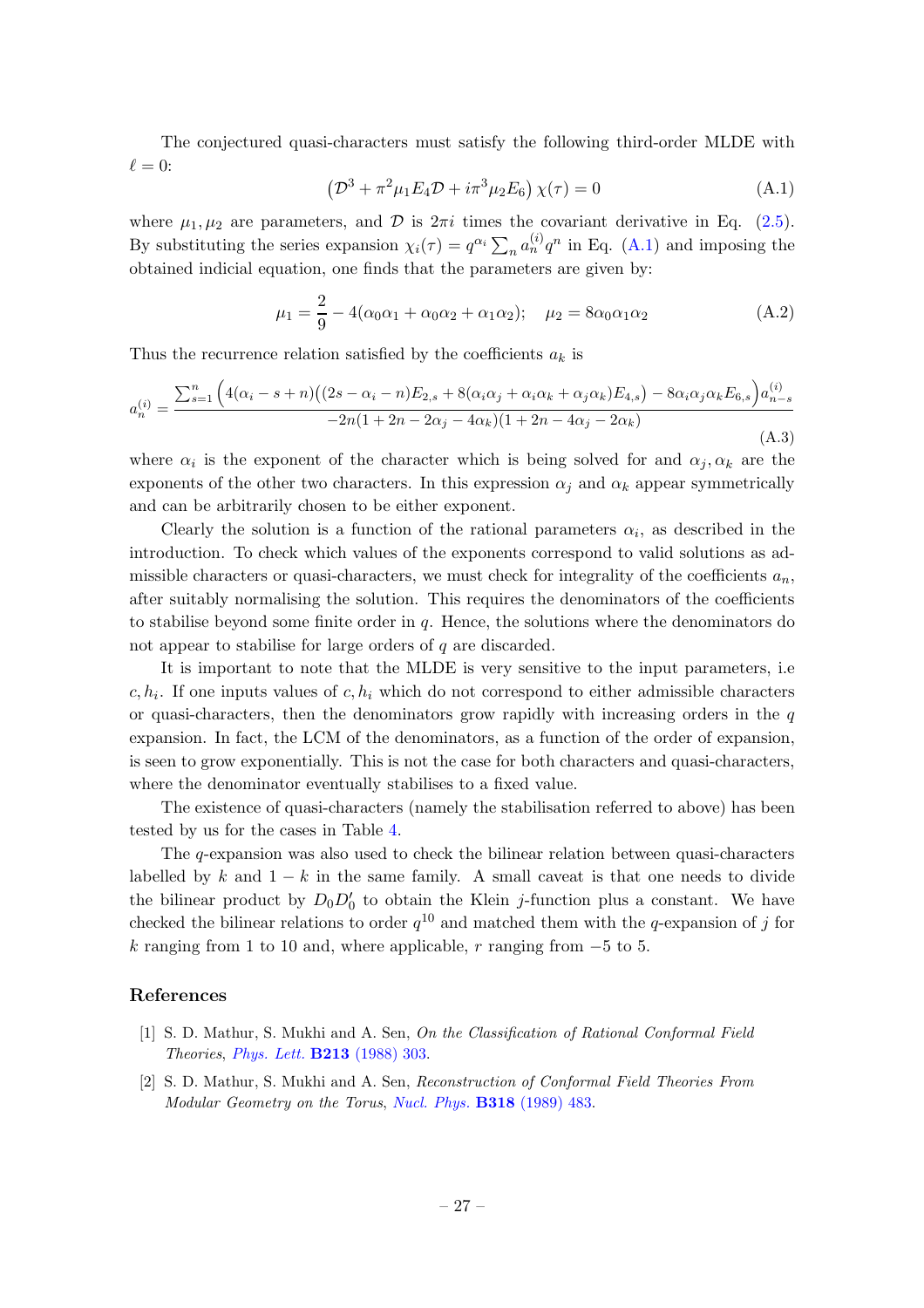| Family                                        | k <sub>i</sub>                             | $\boldsymbol{r}$ | Order in $q$ |
|-----------------------------------------------|--------------------------------------------|------------------|--------------|
| $\mathcal{M}_{2,7}$                           | $-50$ to $50$                              |                  | 2000         |
| $\mathcal{M}_{2,5} \otimes \mathcal{M}_{2,5}$ | $-50$ to 45                                |                  | 1000         |
|                                               | $45$ to $50$                               |                  | 1500         |
| $G_{2,1}\otimes G_{2,1}$                      | $-50$ to $50$                              |                  | 1000         |
| $F_{4,1}\otimes F_{4,1}$                      | $-50$ to $50$                              |                  | 1000         |
| $A_{4,1}$                                     | $-50$ to 50; $k \in \frac{1}{2}\mathbb{Z}$ |                  | 1000         |
| $A_{2,1} \otimes A_{2,1}$                     | $-50$ to 50; $k \in \frac{1}{2}\mathbb{Z}$ |                  | 1000         |
| $D_{r,1}$                                     | $-50$ to $50$                              | $-20$ to $20$    | 500          |
| $B_{r,1}$                                     | $-50$ to $50$                              | $-20$ to $20$    | 500          |

<span id="page-28-7"></span>Table 4. Range of verification of Quasi-character families

- <span id="page-28-2"></span>[3] S. G. Naculich, *Differential Equations for Rational Conformal Characters*, [Nucl. Phys.](https://doi.org/10.1016/0550-3213(89)90150-8) B323 (1989) 423.
- [4] E. B. Kiritsis, Fuchsian Differential Equations for Characters on the Torus: A Classification, [Nucl. Phys.](https://doi.org/10.1016/0550-3213(89)90475-6) B324 (1989) 475.
- [5] E. B. Kiritsis, Analytic Aspects of Rational Conformal Field Theories, [Nucl. Phys. B](https://doi.org/10.1016/0550-3213(90)90073-M) 329 (1990) 591.
- [6] P. Durganandini, S. Panda and A. Sen, Some Properties of Supercharacters in Superconformal Field Theories, [Nucl. Phys. B](https://doi.org/10.1016/0550-3213(90)90104-L) 332 (1990) 433.
- <span id="page-28-3"></span>[7] M. Kaneko and M. Koike, On Modular Forms Arising from a Differential Equation of Hypergeometric Type, [The Ramanujan Journal](https://doi.org/10.1023/A:1026291027692) 7 (2003) 145.
- <span id="page-28-4"></span>[8] M. Kaneko, On Modular forms of Weight  $(6n + 1)/5$  Satisfying a Certain Differential Equation, in Number Theory (W. Zhang and Y. Tanigawa, eds.), (Boston, MA), pp. 97–102, Springer US, 2006.
- [9] G. Mason, Vector-valued Modular Forms and Linear Differential Operators, [International Journal of Number Theory](https://doi.org/10.1142/S1793042107000973) 03 (2007) 377.
- [10] G. Mason, 2-Dimensional vector-valued modular forms, [The Ramanujan Journal](https://doi.org/10.1007/s11139-007-9054-4) 17 (2008) 405.
- <span id="page-28-5"></span>[11] M. P. Tuite, Exceptional Vertex Operator Algebras and the Virasoro Algebra, Contemp. Math. 497 (2009) 213 [[0811.4523](https://arxiv.org/abs/0811.4523)].
- <span id="page-28-6"></span>[12] M. Kaneko, K. Nagatomo and Y. Sakai, Modular forms and second order ordinary differential equations: Applications to vertex operator algebras, [Lett. Math. Phys.](https://doi.org/10.1007/s11005-012-0602-5) 103 (2013) 439.
- <span id="page-28-1"></span>[13] H. R. Hampapura and S. Mukhi, On 2d Conformal Field Theories with Two Characters, JHEP 01 [\(2016\) 005](https://doi.org/10.1007/JHEP01(2016)005) [[1510.04478](https://arxiv.org/abs/1510.04478)].
- <span id="page-28-0"></span>[14] M. R. Gaberdiel, H. R. Hampapura and S. Mukhi, Cosets of Meromorphic CFTs and Modular Differential Equations, JHEP 04 [\(2016\) 156](https://doi.org/10.1007/JHEP04(2016)156) [[1602.01022](https://arxiv.org/abs/1602.01022)].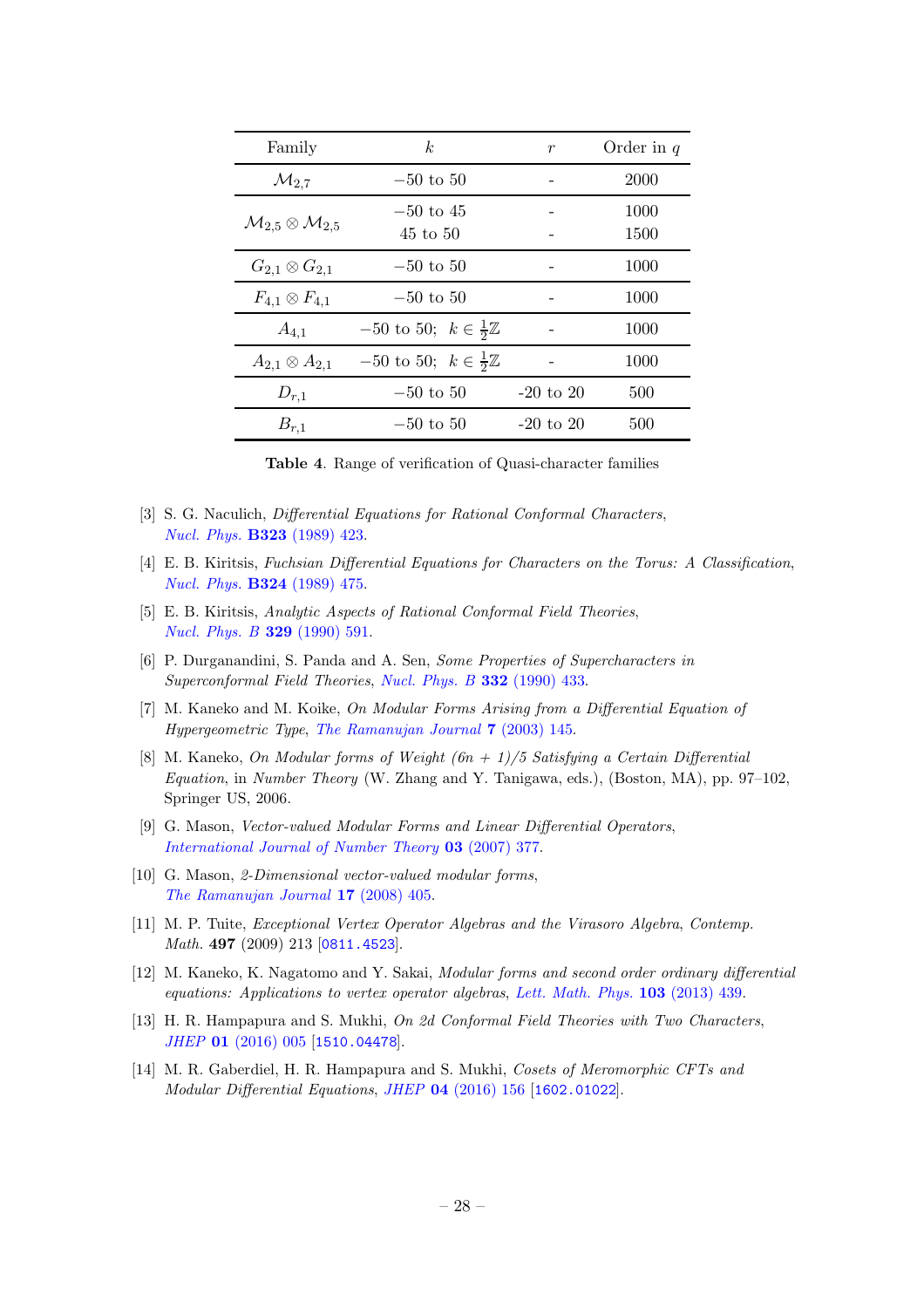- <span id="page-29-14"></span>[15] H. R. Hampapura and S. Mukhi, Two-dimensional RCFT's without Kac-Moody symmetry, JHEP 07 [\(2016\) 138](https://doi.org/10.1007/JHEP07(2016)138) [[1605.03314](https://arxiv.org/abs/1605.03314)].
- [16] Y. Arike, M. Kaneko, K. Nagatomo and Y. Sakai, Affine Vertex Operator Algebras and Modular Linear Differential Equations, [Lett. Math. Phys.](https://doi.org/10.1007/s11005-016-0837-7) 106 (2016) 693.
- [17] C. Franc and G. Mason, Hypergeometric Series, Modular Linear Differential Equations, and Vector-valued Modular Forms, Ramanujan Journal 41 (2016) 233.
- [18] J. E. Tener and Z. Wang, On classification of extremal non-holomorphic conformal field theories, J. Phys. A50 [\(2017\) 115204](https://doi.org/10.1088/1751-8121/aa59cd) [[1611.04071](https://arxiv.org/abs/1611.04071)].
- [19] G. Mason, K. Nagatomo and Y. Sakai, Vertex Operator Algebras with Two Simple Modules the Mathur-Mukhi-Sen Theorem Revisited, [1803.11281](https://arxiv.org/abs/1803.11281).
- <span id="page-29-10"></span>[20] A. R. Chandra and S. Mukhi, Towards a Classification of Two-Character Rational Conformal Field Theories, JHEP 04 [\(2019\) 153](https://doi.org/10.1007/JHEP04(2019)153) [[1810.09472](https://arxiv.org/abs/1810.09472)].
- <span id="page-29-0"></span>[21] C. Franc and G. Mason, Classification of some three-dimensional vertex operator algebras, 2019.
- <span id="page-29-1"></span>[22] P. Christe and F. Ravanini, A New Tool in the Classification of Rational Conformal Field Theories, [Phys. Lett.](https://doi.org/10.1016/0370-2693(89)90861-7) B217 (1989) 252.
- [23] S. D. Mathur and A. Sen, Group Theoretic Classification of Rational Conformal Field Theories With Algebraic Characters, [Nucl. Phys.](https://doi.org/10.1016/0550-3213(89)90312-X) B327 (1989) 725.
- <span id="page-29-2"></span>[24] V. Ostrik, Fusion categories of rank 2, Mathematical Research Letters 10 (2002) 177 [[math/0203255](https://arxiv.org/abs/math/0203255)].
- <span id="page-29-3"></span>[25] P. Bantay and T. Gannon, Conformal characters and the modular representation, JHEP 02 [\(2006\) 005](https://doi.org/10.1088/1126-6708/2006/02/005) [[hep-th/0512011](https://arxiv.org/abs/hep-th/0512011)].
- [26] P. Bantay and T. Gannon, Vector-valued modular functions for the modular group and the hypergeometric equation, [Commun. Num. Theor. Phys.](https://doi.org/10.4310/CNTP.2007.v1.n4.a2) 1 (2007) 651.
- <span id="page-29-4"></span>[27] T. Gannon, The theory of vector-modular forms for the modular group, [Contrib. Math. Comput. Sci.](https://doi.org/10.1007/978-3-662-43831-2_9) 8 (2014) 247 [[1310.4458](https://arxiv.org/abs/1310.4458)].
- <span id="page-29-5"></span>[28] J. A. Harvey and Y. Wu, Hecke Relations in Rational Conformal Field Theory, JHEP 09 [\(2018\) 032](https://doi.org/10.1007/JHEP09(2018)032) [[1804.06860](https://arxiv.org/abs/1804.06860)].
- <span id="page-29-6"></span>[29] S. Mukhi, S. Panda and A. Sen, Contour Integral Representations for the Characters of Rational Conformal Field Theories, [Nucl. Phys.](https://doi.org/10.1016/0550-3213(89)90136-3) **B326** (1989) 351.
- <span id="page-29-7"></span>[30] S. Mukhi, R. Poddar and P. Singh, Contour Integrals and the Modular S-Matrix, [1912.04298](https://arxiv.org/abs/1912.04298).
- <span id="page-29-12"></span>[31] A. N. Schellekens, Meromorphic  $c = 24$  conformal field theories, [Commun. Math. Phys.](https://doi.org/10.1007/BF02099044) 153 (1993) 159 [[hep-th/9205072](https://arxiv.org/abs/hep-th/9205072)].
- <span id="page-29-11"></span>[32] A. R. Chandra and S. Mukhi, *Curiosities above*  $c = 24$ , *[SciPost Phys.](https://doi.org/10.21468/SciPostPhys.6.5.053)* 6 (2019) 053 [[1812.05109](https://arxiv.org/abs/1812.05109)].
- <span id="page-29-8"></span>[33] A. A. Belavin, A. M. Polyakov and A. B. Zamolodchikov, Infinite Conformal Symmetry in Two-Dimensional Quantum Field Theory, [Nucl. Phys.](https://doi.org/10.1016/0550-3213(84)90052-X) B241 (1984) 333.
- <span id="page-29-9"></span>[34] V. G. Knizhnik and A. B. Zamolodchikov, Current Algebra and Wess-Zumino Model in Two-Dimensions, [Nucl. Phys.](https://doi.org/10.1016/0550-3213(84)90374-2) B247 (1984) 83.
- <span id="page-29-13"></span>[35] J. A. Harvey, Y. Hu and Y. Wu, Galois Symmetry Induced by Hecke Relations in Rational Conformal Field Theory and Associated Modular Tensor Categories, [1912.11955](https://arxiv.org/abs/1912.11955).